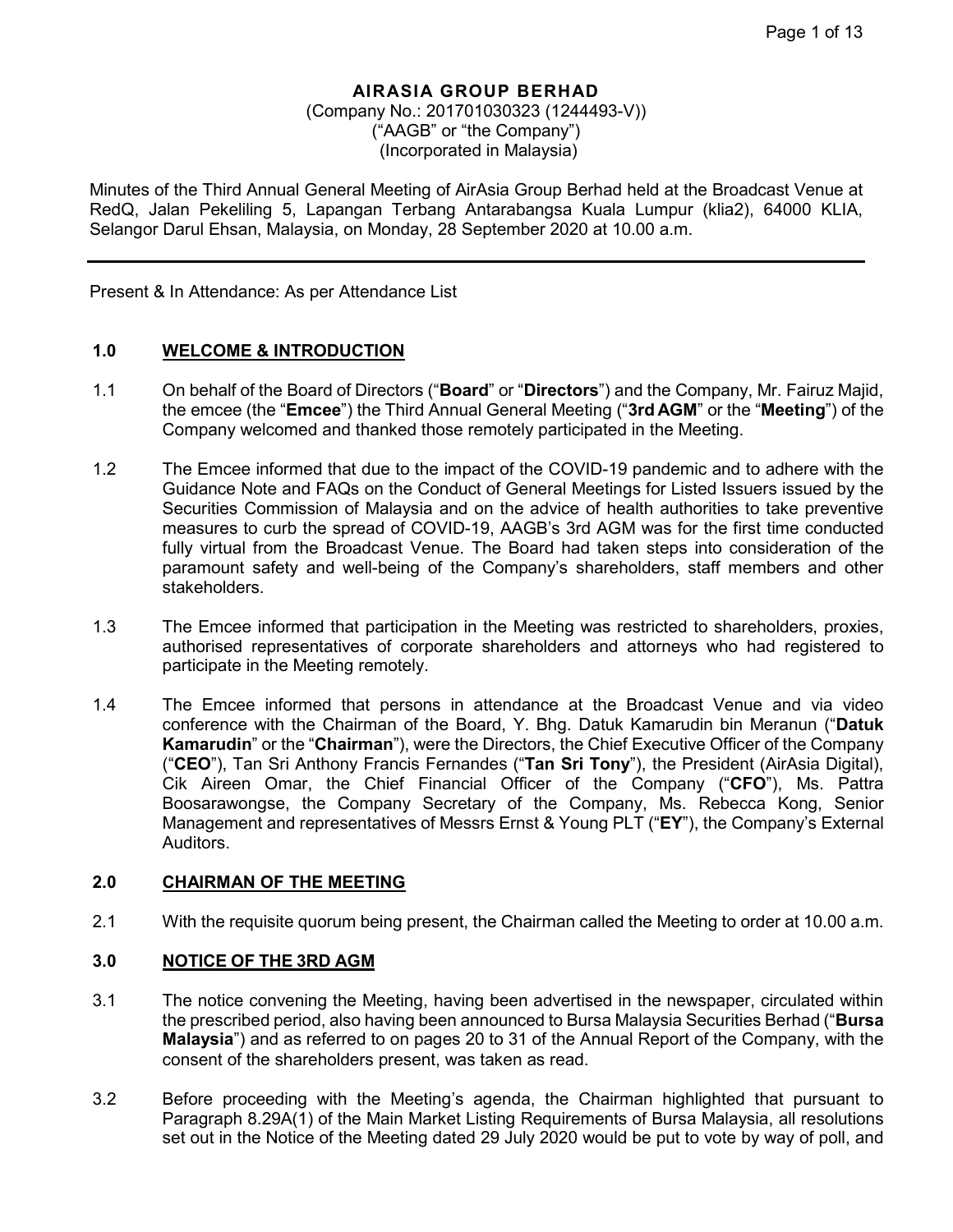polling would be conducted electronically via the Remote Participation and Voting Facilities ("**RPV Facility**"). The online voting was accessible for shareholders to vote any time from this point of the Meeting until such time that would be announced later in the Meeting. The RPV Facility was provided by Tricor Investor & Issuing House Services Sdn. Bhd. ("**Tricor**") who would act as poll administrator and the poll results would then be verified by BDO Consulting Sdn. Bhd., the appointed Independent Scrutineers ("**Scrutineers**"). The resolutions tabled for voting were displayed on the screen and read out to the shareholders by the Chairman.

- 3.3 The Chairman informed the Meeting that the 3rd AGM would proceed according to the sequence in the agenda, which was to be followed by a question and answer ("**Q&A**") session. Shareholders were given the opportunity to ask questions or seek clarifications on each agenda item, which would be responded to during the Q&A session. The responses to questions not addressed during the Q&A session due to time constraint would be e-mailed at the earliest possible, after the Meeting.
- 3.4 For the benefit of shareholders participating remotely, Tricor presented a 2 minute explanatory video on the RPV Facility and procedure for remote voting.

## **4.0 SUMMARY OF COMPANY'S OVERALL PERFORMANCE IN 2019**

- 4.1 The Chairman invited the CEO of the Company, Tan Sri Tony to brief the shareholders on AAGB's overall performance in 2019. Tan Sri Tony took the shareholders through the powerpoint presentation on an overview of the Company's performance throughout 2019.
- 4.2 Tan Sri Tony briefed the shareholders on the key highlights for 2019 and informed that AirAsia had won World's Best Low-Cost Airline award at Skytrax for the 11th consecutive year and this was relevant for AirAsia to hold a strong brand to help the airline post COVID-19.
- 4.3 It was a positive year in 2019 for the airlines seeing outstanding improvement for Philippines AirAsia Inc. ("**PAA**") and PT Indonesia AirAsia ("**IAA**"). IAA had strengthened its domestic presence with the opening of its new hub in Lombok. Tan Sri Tony opined that PAA and IAA would play a big part in helping the airline post COVID-19.
- 4.4 Non-airline ancillary had grown by 182% as AirAsia's digital platforms continue to gain traction. Among the key milestones was the expansion of airasia.com's flight offerings to include non-AirAsia flights, and the development of Teleport from a logistics player to disrupting the cargo industry and empowering social commerce.
- 4.5 AirAsia welcomed its first A321neo, which would offer a 27% to 31% increase in seat capacity as well as 10% fuel savings. AirAsia also saw an increase in passengers carried of more than 14% at 83.5 million passengers in FY2019 compared to 73.1 million passengers in financial year 2018 ("**FY2018**").
- 4.6 The organisational restructure of the two business pillars, while integrating all shared services under One AirAsia to increase cost efficiency had also been completed.
- 4.7 Tan Sri Tony informed shareholders that available seats per kilometre (ASK) had grown by 10% from 102,885 million in FY2018 vs 113,479 million in FY2019. Revenue had increased by 11% from RM10.6 billion (FY2018) to RM11.9 billion (FY2019) and Group EBITDA also increased by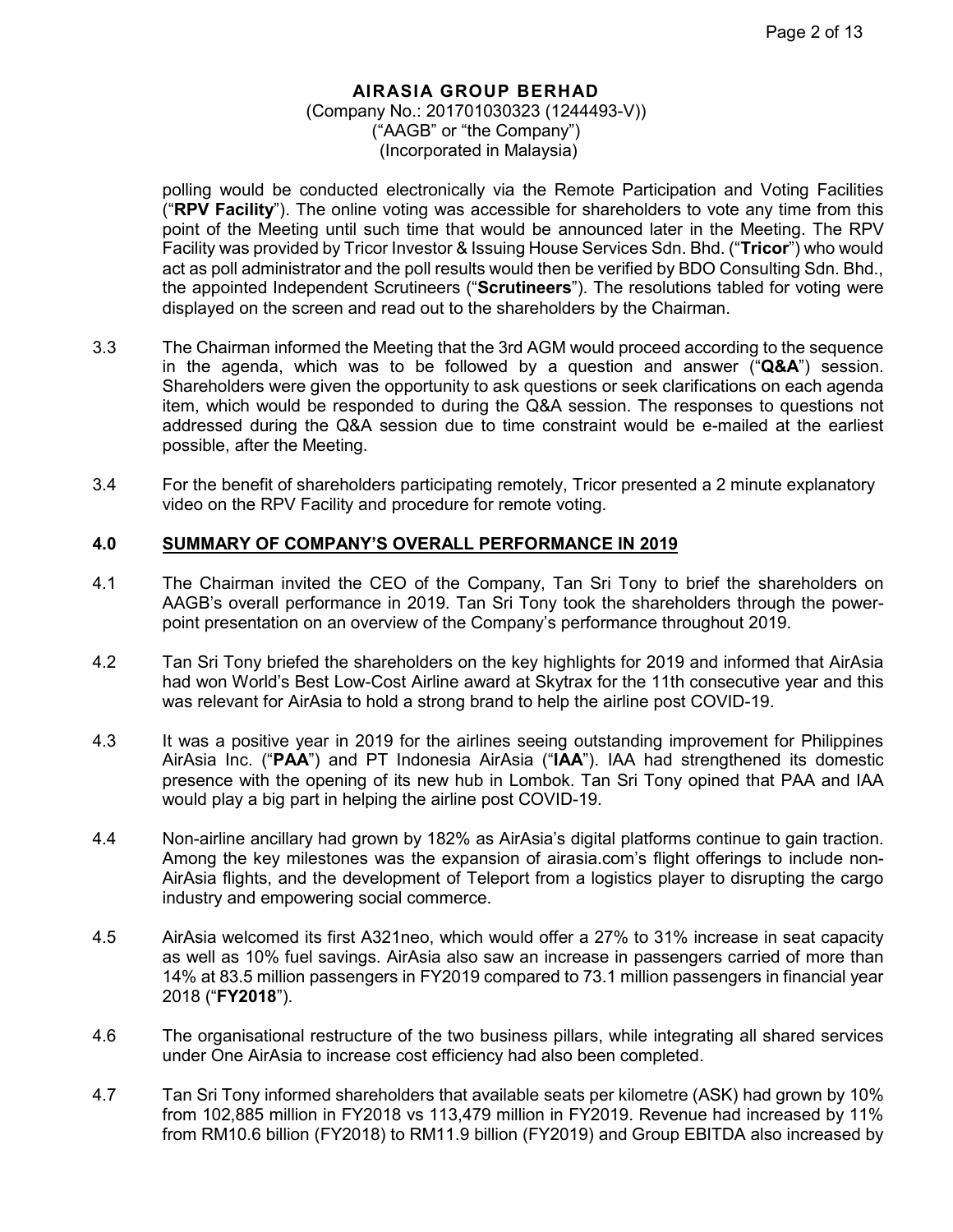## (Company No.: 201701030323 (1244493-V)) ("AAGB" or "the Company") (Incorporated in Malaysia)

21% from RM1.8 billion (FY2018) to RM2.1 billion (FY2019). The operating cashflow increased from RM353 million (FY2018) to RM2.1 billion (FY2019) and AirAsia ended FY2019 with 246 aircraft vs 226 aircraft in FY2018.

4.8 Tan Sri Tony informed the shareholders that while 2019 was a good year for business but 2020 had been a tough year for the Company due to COVID-19. Nevertheless, Management had been working hard to restructure the business and then the CEO presented the Company's strategies in 2020 and beyond:

## 4.9 (i) **Leaner airline operations and setting the foundation moving into 2021**

- Prepare to rely on domestic operations if borders remain closed potentially until the end of the year as well as into the first quarter 2021;
- Better fare environment had been seen in first quarter 2020 and second quarter 2020. There had been a lot of rationale pricing and capacity take up by competitors since the fourth quarter of 2019;
- An extensive cost reduction exercise was carried out, which targeted a 50% reduction in cash outflows in 2020:
	- $\triangleright$  Lower staff costs due to headcount rationalisation, pay cuts across the board including Directors;
	- $\triangleright$  Maintenance costs under control due to asset optimisation through use of newer aircraft; and
	- $\triangleright$  Lower ground-handling costs due to increase in contactless procedures.
- AirAsia had benefitted from the sale and leaseback of aircraft, where leasing provided more flexibility to scale back growth and renegotiate terms; and the plan was to return at least 25 aircraft over the next few years;
- Terminated loss-making routes, closed weak hubs and consolidated operations where possible; and
- Deferred all new aircraft deliveries for the near term future.

## (ii) **Ensuring sufficient liquidity**

- Secured commitments from the banks for the Danajamin PRIHATIN Guarantee Scheme in Malaysia and other bank financing in other markets;
- Management had been in active discussion on other debts and rights issue;
- Tremendous support had been received from lessors for deferrals and 70% of fuel hedging contracts were restructured;
- Had worked with creditors on repayment plan, which was put out the day before;
- Renegotiation of contracts across the Group including ICT and maintenance contracts; and
- 80% of customers opted for credit account for those that could not fly.

## (iii) **Stronger post-Covid-19**

- Believed that the hard work done during 2019 with the Group reorganisation would place the Company in a stronger position post-Covid-19;
- Aggressive marketing push to stimulate local demand;
- Leverage extensive reach on AirAsia.com and its low customer acquisition cost; and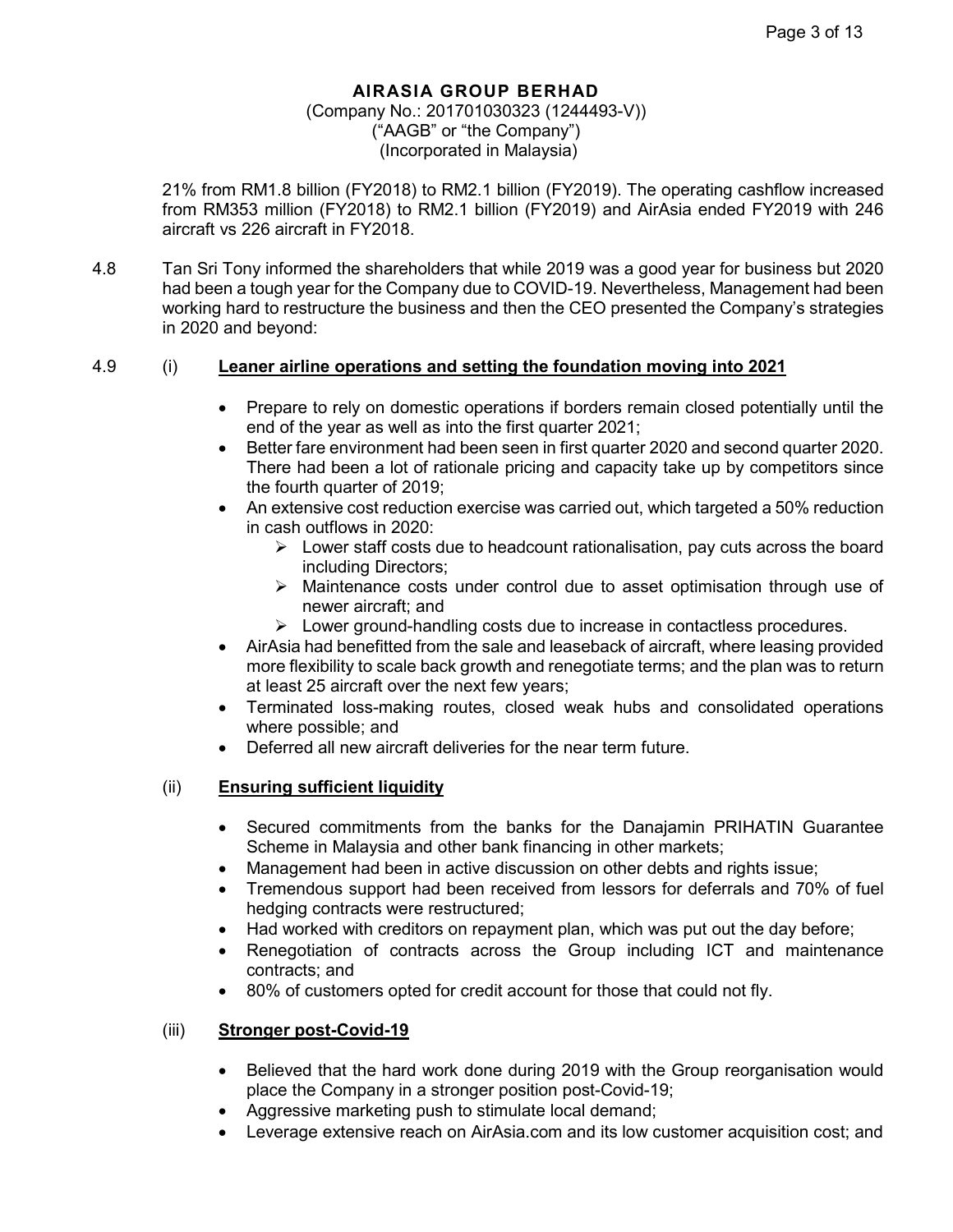- Settled cases with Malaysian Aviation Commission and improved relationship with airports particularly Malaysian Airports Holding Berhad.
- 4.10 Tan Sri Tony informed the shareholders that the airline was pivoted into a digital lifestyle company, anchored on travel and divided into two groups, the airline and AirAsia Digital. Under the airline, the group holds six (6) airline operating companies, AirAsia Engineering, a fully owned subsidiary of the Company and the ground handling joint venture with SATS GTR. The food and beverage division was moved under AirAsia Digital. The platform and ASEAN super app for AirAsia Digital was planned for launch on 8 October 2020 and a media briefing was held a week earlier. The logistics arm and e-commerce group falls under Teleport, which has two e-commerce sites revolving around food and travel, and with retail under AirAsia Shop. Financial Services houses BigPay, which received a fantastic start of 1.2 million downloads and 800,000 carded customers, and finally Management was hoping to rename Big Loyalty under rewards to Big Rewards.
- 4.11 Tan Sri Tony updated the shareholders on the airline's recovery in domestic routes as follows:
	- (i) AirAsia Malaysia ("**MAA**") had resumed most domestic routes and including the new routes. There were new routes from Kuching – Langkawi as well as the Kuala Lumpur – Singapore route under the RGL scheme. In August, MAA operated around 40% of pre-Covid domestic capacity and Management expected MAA to recover by 70% to 75% of pre-Covid levels by the fourth quarter in 2020 ("**4Q 2020**").
	- (ii) IAA resumed operations in mid-June and had been operating about 10% of pre-Covid domestic capacity in August 2020. The targeted domestic recovery for IAA was up to 35% of pre-Covid capacity in 4Q 2020. Tan Sri Tony said he hoped that by the first quarter of 2021, operations will pick up to where it was in the same quarter of last year.
	- (iii) PAA had reinstated flights in early June 2020 and had been operating about 5% of pre-Covid domestic capacity by August 2020. Management expects PAA to recover by 30% of pre-Covid domestic capacity by 4Q 2020.
	- (iv) Thai AirAsia Co Ltd. ("**TAA**") had reinstated domestic flights in phases since May 2020. TAA had been operating close to 75% of pre-Covid domestic capacity in August 2020. Management expects TAA to return to pre-Covid domestic levels by 4Q 2020.
	- (v) AirAsia (India) Limited ("**AAI**") had resumed its flights at the end of May 2020 and had been operating close to 35% of pre-Covid domestic capacity in August 2020. Management expected AAI to recover up to 95% of pre-Covid levels in 4Q 2020.
	- (vi) AirAsia Japan Co., Ltd. ("**AAJ**") had restarted its operations in early August 2020 but unfortunately, AAJ was due to suspend all flights from 1 October 2020 until 24 October 2020 owing to less than expected demand caused by COVID-19.
- 4.12 Tan Sri Tony reassured shareholders that most domestic operations were slowly recovering with MAA and TAA performing better followed by AAI and slowly building up IAA and PAA.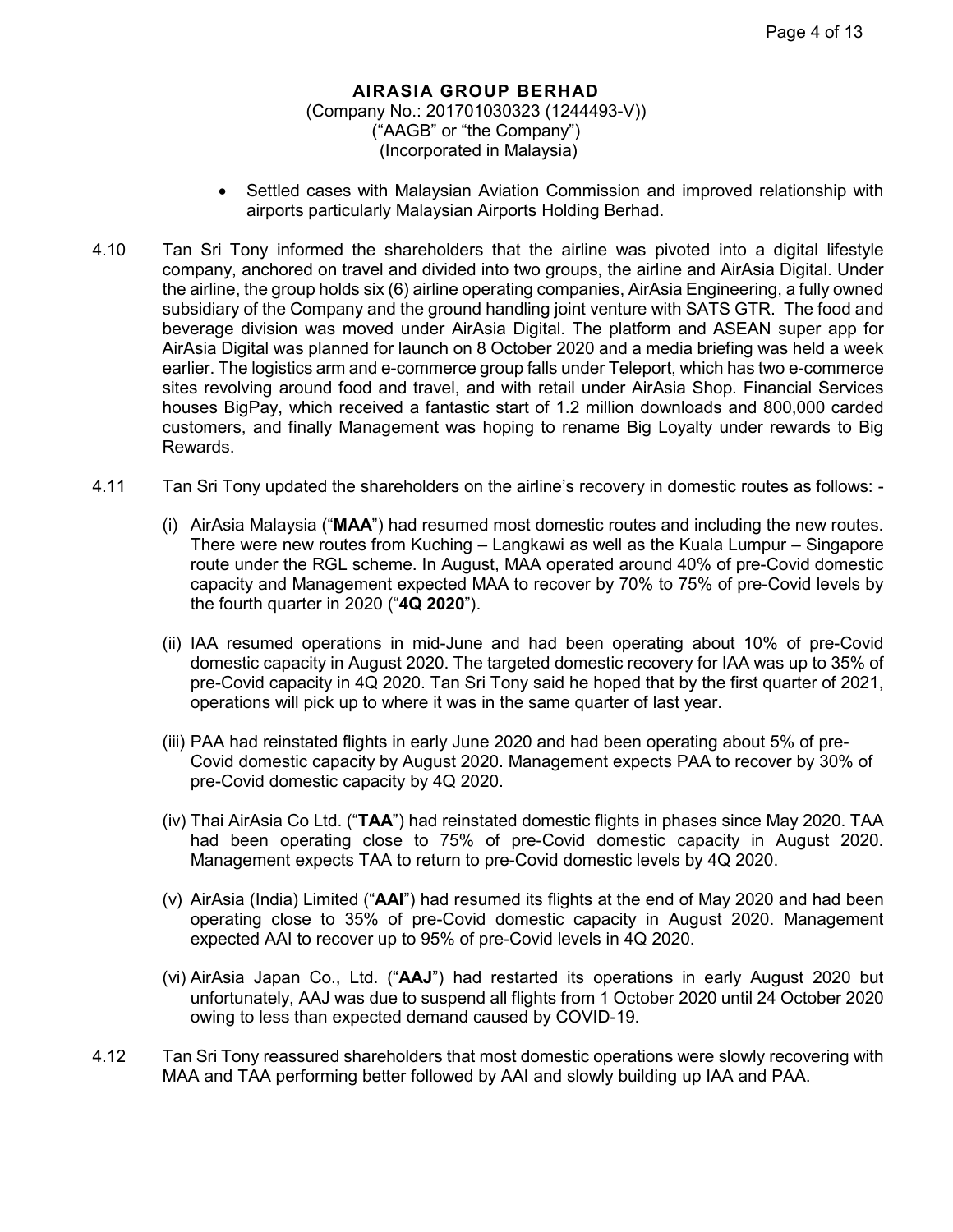## (Company No.: 201701030323 (1244493-V)) ("AAGB" or "the Company") (Incorporated in Malaysia)

4.13 Tan Sri Tony went on to brief shareholders on the all-in-one digital travel and lifestyle ecosystem that the All Stars had been working on over the last couple years to implement the strategy that had come together well. This included the following: -

## *(a) AirAsia.com*

AirAsia.com, the travel and lifestyle Super App with strong anchors on travel, had not only been selling flights by AirAsia but by other airlines as well with Turkish airlines being the biggest selling flights on the site. The intention was for AirAsia.com to be the centre platform for all airline brands. In addition, the Company had launched SNAP in August 2020, which provides directly sourced hotel deals and can be booked as a bundle together with flights. This takes over AirAsiaGo and the inventory previously held with Expedia. SNAP intends to change the habit and culture on how people book their flights and very soon the booking system will be able to recognise the type of bookings made and would bundle hotels according to passengers' preferences. There is plan in the pipeline to develop a homepage personalisation for each customer.

## *(b) Teleport*

Teleport has transformed from delivering cross-border e-commerce products to last mile deliveries with its focus remaining on providing efficiency, accuracy and fast deliveries Last mile riders would also be branded and dressed professionally. The e-commerce marketplace was launched to adapt to the post-Covid reality and recognising customers' preference for home delivery orders via AirAsia Shop (covering travel retail), Food by AirAsia (delivers for restaurants) and Fresh by AirAsia (delivers fresh food to customers). Tan Sri Tony believes that Teleport would be ASEAN's premier logistics provider as it has the strength of cloud warehouse, available capacity and network reach.

## ` *(c) BigPay*

BigPay had implemented a bank-grade eKYC and was aiming to secure the digital bank licence. There was now remittance service to 10 countries from both Malaysia and Singapore. The lending licence was presently in the works. BigPay had also targeted to obtain key licences in the Philippines and Thailand. Although BigPay in Singapore was due to be launched in the next few days, it has a waiting list for 20,000 cards. BigPay was also exploring insurance and wealth management products.

## *(d) Big Loyalty*

Big Loyalty being ASEAN rewards and points platform had evolved from just loyalty points into a quasi-digital currency. The focus on continuous consumer engagement with new burn partners and the recently launched BIG Xchange would have a universal point's exchange hub allowing two-way points conversion and be able to swap points with big brands including JD.com through to Petronas into BigPoints. All products on AirAsia.com had increased velocity with the Super App. Tan Sri Tony reassured that Management was working hard during these difficult and challenging times and that the investment in digital as well as the work in terms of rationalising costs had been paying well.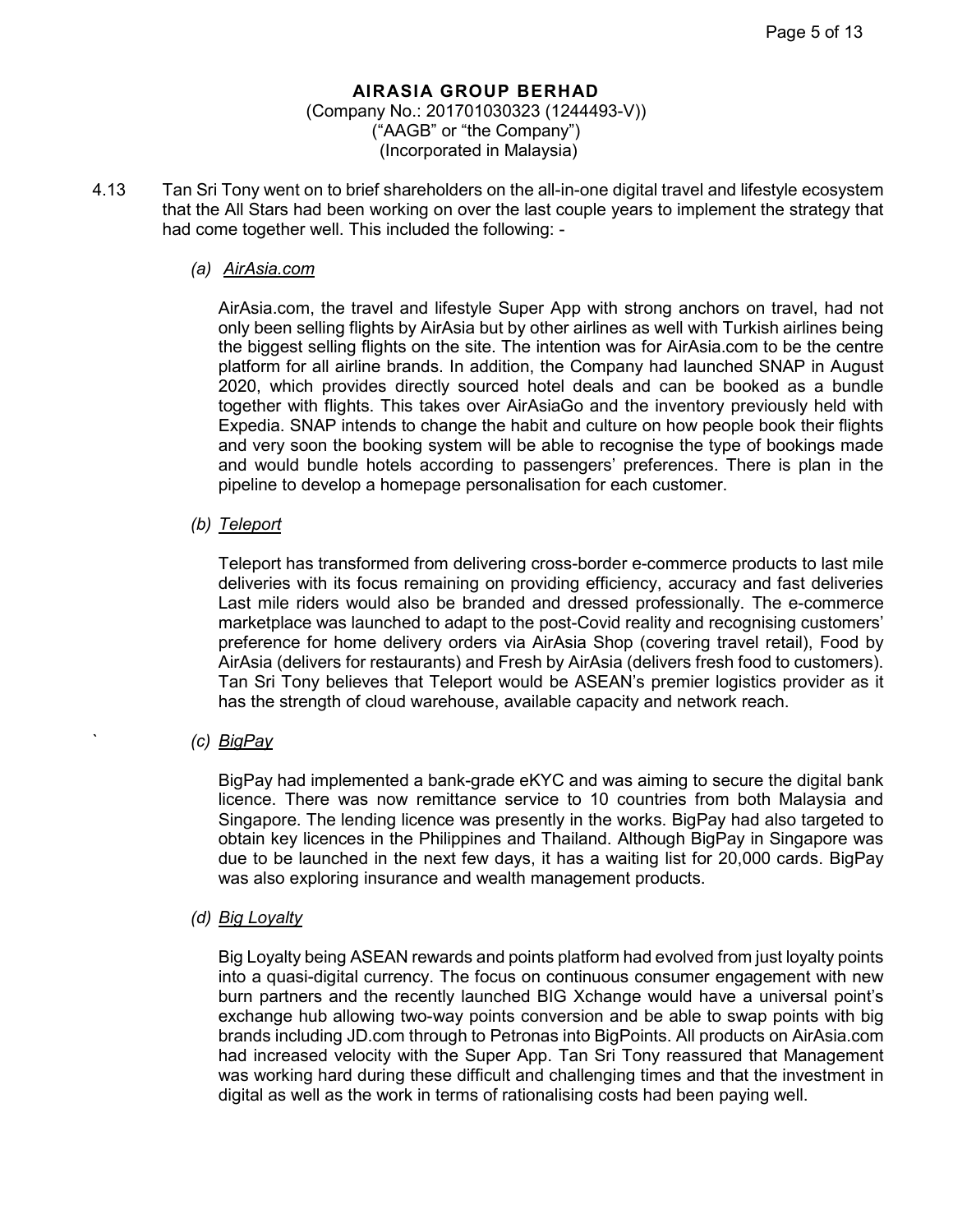## **5.0 AUDITED FINANCIAL STATEMENTS TOGETHER WITH THE REPORTS OF THE DIRECTORS AND AUDITORS THEREON FOR THE FINANCIAL YEAR ENDED 31 DECEMBER 2019 ("AUDITED FINANCIAL STATEMENTS AND REPORTS FY2019")**

- 5.1 The Chairman informed that the Company had received a letter from the Minority Shareholder Watch Group ("**MSWG**") for the 3rdAGM. For the benefit of the shareholders, the answers to the questions raised in the MSWG's letter were presented on screen (**Appendix 1**), which were read out by the Emcee while the CEO read out the answers to the questions.
- 5.2 Thereafter the Chairman informed the Meeting that the first item of ordinary business was to receive the Audited Financial Statements and Reports FY2019. This agenda item was meant for discussion only as the Companies Act 2016 does not require a formal approval of the shareholders for the Audited Financial Statements. Therefore, this agenda item was not put forward for voting.
- 5.3 The Chairman invited shareholders to submit their questions, if any, to the Board via the query box, which were addressed during the Q&A session. Hereafter, the Chairman declared that the Audited Financial Statements and Reports FY2019 were received.

## **6.0 ORDINARY RESOLUTION 1 TO APPROVE THE NON-EXECUTIVE DIRECTORS' REMUNERATION AS DESCRIBED IN NOTE B FOR THE PERIOD FROM 29 SEPTEMBER 2020 UNTIL THE NEXT ANNUAL GENERAL MEETING OF THE COMPANY TO BE HELD IN THE YEAR 2021**

- 6.1 The Chairman informed the Meeting that Ordinary Resolution 1 was to approve the payment of the Non-Executive Directors' Remuneration as described in Note B for the period from 29 September 2020 until the next Annual General Meeting ("**AGM**") of the Company to be held in the year 2021. He further informed that there was no change in the Non-Executive Directors' Remuneration as per the financial year ended 31 December 2019.
- 6.2 In view of the current difficult economic circumstances facing the airline industry, the Non-Executive Directors of the Company had voluntarily offered to receive a 50% reduction in their fees for the period from 1 May 2020 up to the date of the forthcoming AGM and would continue with such reduction, subject to the shareholders' approval on the above-mentioned remuneration structure until such time that the Company's financial performance improves significantly, or up to the next AGM of the Company, whichever is earlier.
- 6.3 Dato' Mohamed Khadar bin Merican ("**Dato' Khadar**"), Dato' Abdel Aziz @ Abdul Aziz bin Abu Bakar and Mr. Stuart L Dean who are also shareholders of the Company abstained from voting on Ordinary Resolution 1.
- 6.4 The Chairman put Ordinary Resolution 1 to the Meeting for consideration.

## **7.0 ORDINARY RESOLUTION 2 RE-ELECTION OF DATO' FAM LEE EE IN ACCORDANCE WITH RULE 119 OF THE COMPANY'S CONSTITUTION**

7.1 Dato' Fam Lee Ee ("**Dato' Fam**") was obliged to retire from office pursuant to rule 119 of the Company's Constitution where one-third of the Directors should retire from office by rotation at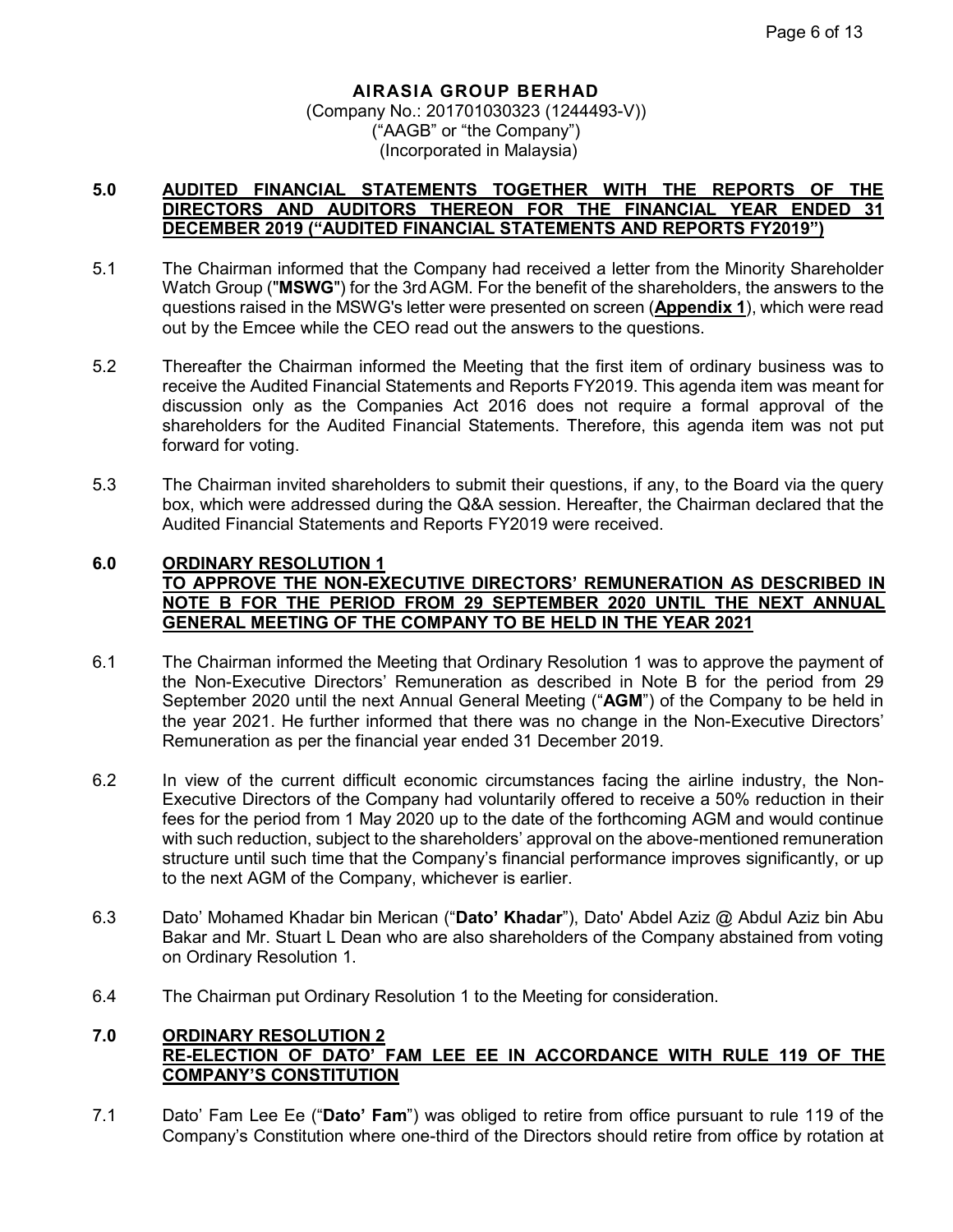## (Company No.: 201701030323 (1244493-V)) ("AAGB" or "the Company") (Incorporated in Malaysia)

each AGM ("**1/3-rotation rule**"), and Dato' Fam had consented to offer himself for re-election under Ordinary Resolution 2.

7.2 The Chairman put Ordinary Resolution 2 to the Meeting for consideration.

## **8.0 ORDINARY RESOLUTION 3 RE-ELECTION OF DATO' MOHAMED KHADAR BIN MERICAN IN ACCORDANCE WITH RULE 119 OF THE COMPANY'S CONSTITUTION**

- 8.1 Dato' Khadar was obliged to retire from office pursuant to the 1/3-rotation rule, and Dato' Khadar had consented to offer himself for re-election under Ordinary Resolution 3.
- 8.2 Dato' Khadar who is also a shareholder of the Company abstained from voting on Ordinary Resolution 3.
- 8.3 The Chairman put Ordinary Resolution 3 to the Meeting for consideration.

## **9.0 ORDINARY RESOLUTION 4 RE-APPOINTMENT OF EY AS AUDITORS OF THE COMPANY AND TO AUTHORISE THE DIRECTORS TO DETERMINE THEIR REMUNERATION**

9.1 The Chairman put forward Ordinary Resolution 4 to the Meeting for consideration on the reappointment of EY as auditors of the Company and to authorise the Directors to determine their remuneration.

## **10.0 SPECIAL BUSINESS – ORDINARY RESOLUTION 5 AUTHORITY TO ALLOT SHARES PURSUANT TO SECTIONS 75 AND 76 OF THE COMPANIES ACT, 2016**

- 10.1 The Chairman informed the Meeting that Ordinary Resolution 5 under item 5 of the agenda as special business, was to renew the mandate under Sections 75 and 76 of the Companies Act 2016, and if passed, would provide flexibility and empower the Board to allot and issue shares at any time to such persons in their absolute discretion without convening a general meeting, provided that such allotment does not exceed 20% of the total number of issued shares of the Company at any point of time.
- 10.2 The Chairman put Ordinary Resolution 5, the full text of which was set out in the Notice of Meeting, to the Meeting for consideration.

## **11.0 SPECIAL BUSINESS – ORDINARY RESOLUTION 6 PROPOSED RENEWAL OF EXISTING SHAREHOLDERS' MANDATE AND NEW SHAREHOLDERS' MANDATE FOR RECURRENT RELATED PARTY TRANSACTIONS OF A REVENUE OR TRADING NATURE**

11.1 Since the Chairman was a related party to this proposal he abstained from the Meeting and passed the Chair to Dato' Fam for the said resolution to be put to the Meeting.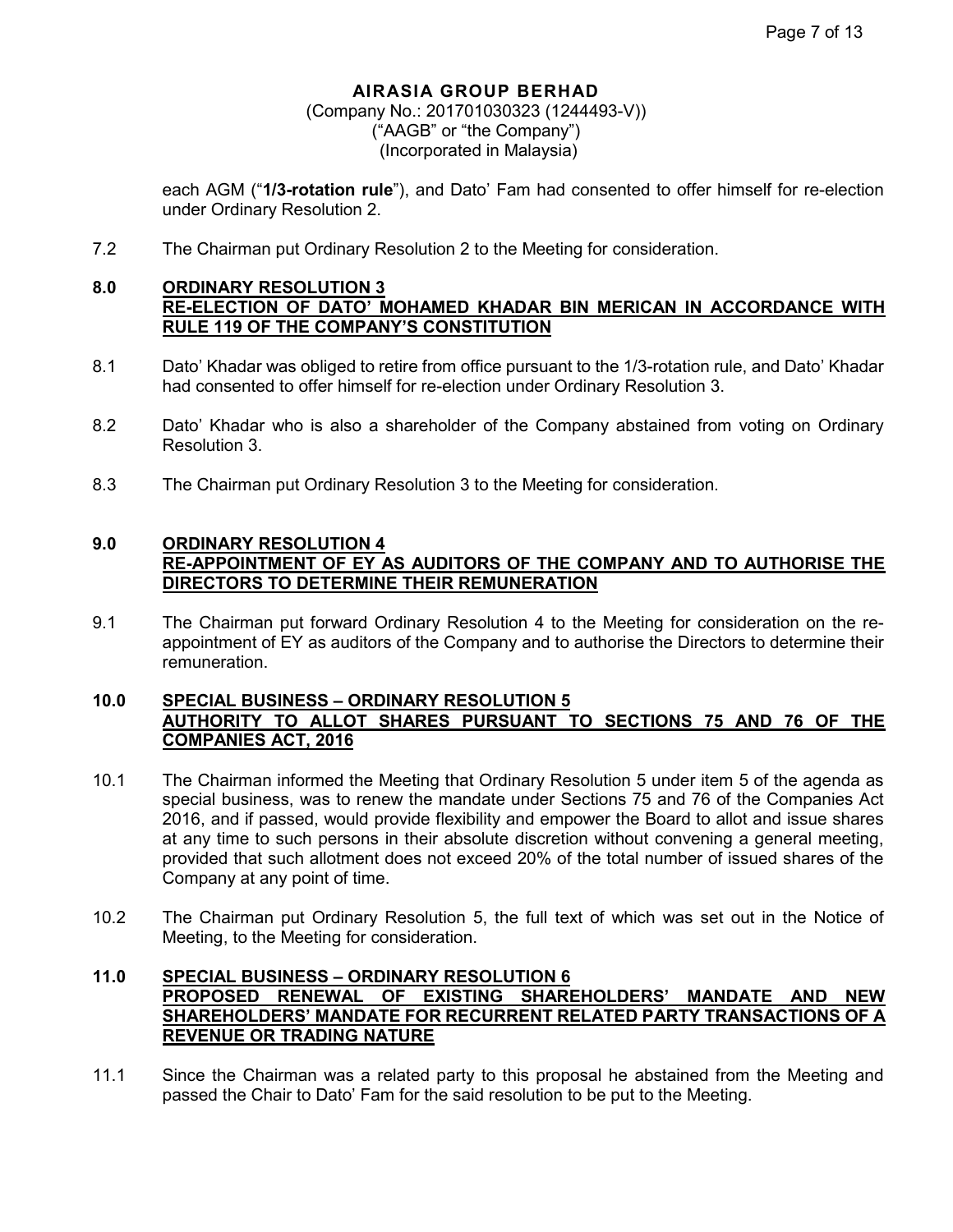- 11.2 Dato' Fam informed the Meeting that Ordinary Resolution 6 under item 6 of the agenda as special business, was to seek shareholders' approval proposed renewal of existing and new shareholders' mandate for recurrent related party transactions of a revenue or trading nature ("**Proposed Mandate**"). Details of the Proposed Mandate were set out in the Notice of Meeting and in Section 2.3 of the Circular to Shareholders dated 29 July 2020.
- 11.3 Dato' Fam further informed the Meeting that the Interested Related Parties referred in Section 7 of Part A of the Circular to Shareholders would abstain from voting on Ordinary Resolution 6 and had undertaken to ensure persons connected with them would also abstain from voting on the resolution.
- 11.4 Dato' Fam put Ordinary Resolution 6, the full text of which was set out in the Notice of Meeting, to the Meeting for consideration, and thereafter passed the Chair back to Datuk Kamarudin.

## **12.0 SPECIAL BUSINESS - ORDINARY RESOLUTION 7 PROPOSED AUTHORITY FOR SHARE BUY-BACK BY AIRASIA GROUP BERHAD**

- 12.1 The Chairman informed the Meeting that Ordinary Resolution 7 under item 7 of the agenda as special business, was to seek shareholders' approval of Share Buy-Back authority by the Company ("**Proposed Share Buy-Back**"). Details of the Proposed Share Buy-Back were set out in Part B of the Statement to Shareholders dated 29 July 2020.
- 12.2 The Chairman put Ordinary Resolution 7, the full text of which was set out in the Notice of Meeting, to the Meeting for consideration.

## **13.0 SPECIAL RESOLUTION 1 PROPOSED ALTERATION OR AMENDMENTS TO THE CONSTITUTION OF AIRASIA GROUP BERHAD**

- 13.1 The Chairman informed the Meeting that the last item on the agenda under special business was in relation to the proposed alteration or amendments to the Constitution of the Company.
- 13.2 The Chairman explained that the proposed amendments to the existing Rules 70, 94, 96 and 184 of the Constitution of the Company ("**Proposed Amendments**") were mainly to have express constitutional provisions to allow remote participation at general meetings and the appointment of proxy(ies) and/or representative(s) to attend, speak and vote at any general meeting/meeting of members of the Company and/or any adjournment thereof to be lodged via electronic means, to enhance administrative efficiency. The details of the Proposed Amendments to the existing Constitution of the Company were set out in the Appendix A, which was circulated together with the Notice of Meeting. The same can be referred to on pages 27 to 31 of the Annual Report of the Company.
- 13.3 The Chairman put Special Resolution 1, the full text of which was set out in the Notice of Meeting, to the Meeting for consideration.

#### **14.0 OTHER ORDINARY BUSINESS**

14.1 The Company Secretary informed the Meeting that she had not received any due notice to transact any other business.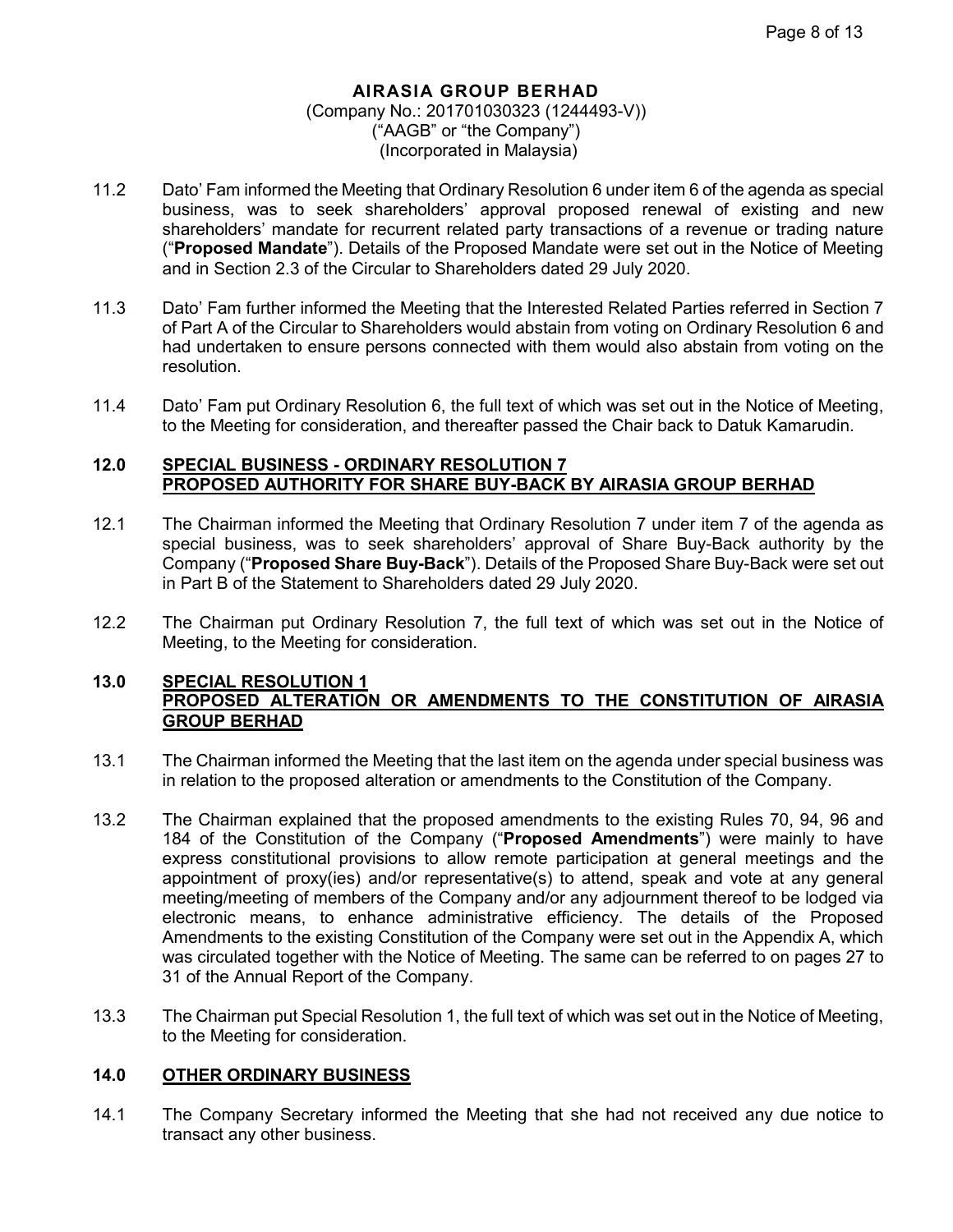## **15.0 QUESTIONS & ANSWERS SESSION**

- 15.1 Following the presentation of all resolutions in the agenda, and before moving to vote by poll, the Chairman declared the commencement of the Q&A session and informed that the questions received would not be answered in any particular sequence in relation to the business of the 3rd AGM. The questions received in the query box were moderated to avoid repetition and would only be answered once, and questions that were particularly lengthy were summarised for reason of brevity. Responses to the questions not addressed during this Q&A session would be e-mailed to the shareholder at earliest possible after the Meeting.
- 15.2 For the benefit of the shareholders and proxyholders participating remotely, the Emcee read out the questions submitted by shareholders via Tricor's online TIIH platform prior to the Meeting (**Appendix 2**), followed by questions submitted by remote participants at the 3rd AGM. A total of twenty questions raised by shareholders were addressed by the CEO and CFO. Due to time constraint, the balance questions, clarifications, and comments would be addressed by the Investor Relations team post the 3rd AGM meeting.

## **16.0 VOTING SESSION**

16.1 On conclusion of the Q&A session, the Chairman advised the shareholders and proxyholders to proceed to submit their vote via the RPV Facility as the polling process would conclude after 10 minutes; followed by a 20 minute recess for the verification process and thereafter the declaration of the poll results by the Scrutineers. He then declared the 3rd AGM adjourned.

## **17.0 ANNOUNCEMENT OF POLL RESULTS**

- 17.1 The 3rd AGM re-convened at the conclusion of the polling process and the Chairman called the Meeting to order for the declaration of the poll voting results. The Chairman informed that the Scrutineers appointed by the Company, had verified the poll voting results and that the said results were as projected on the screen.
- 17.2 Based on the poll voting results (**Appendix 3**) as verified by the Scrutineers, the Chairman declared all the resolutions tabled at the 3rd AGM as carried.

## 17.3 Therefore, **IT WAS RESOLVED: -**

## **ORDINARY RESOLUTION 1 TO APPROVE THE NON-EXECUTIVE DIRECTORS' REMUNERATION AS DESCRIBED IN NOTE B FOR THE PERIOD FROM 29 SEPTEMBER 2020 UNTIL THE NEXT ANNUAL GENERAL MEETING OF THE COMPANY TO BE HELD IN THE YEAR 2021**

**THAT** the Non-Executive Directors' Remuneration for the period from 29 September 2020 until the next Annual General Meeting of the Company to be held in the year 2021, the details of which are disclosed in Note B of the Notice of the Third Annual General Meeting, be and is hereby approved.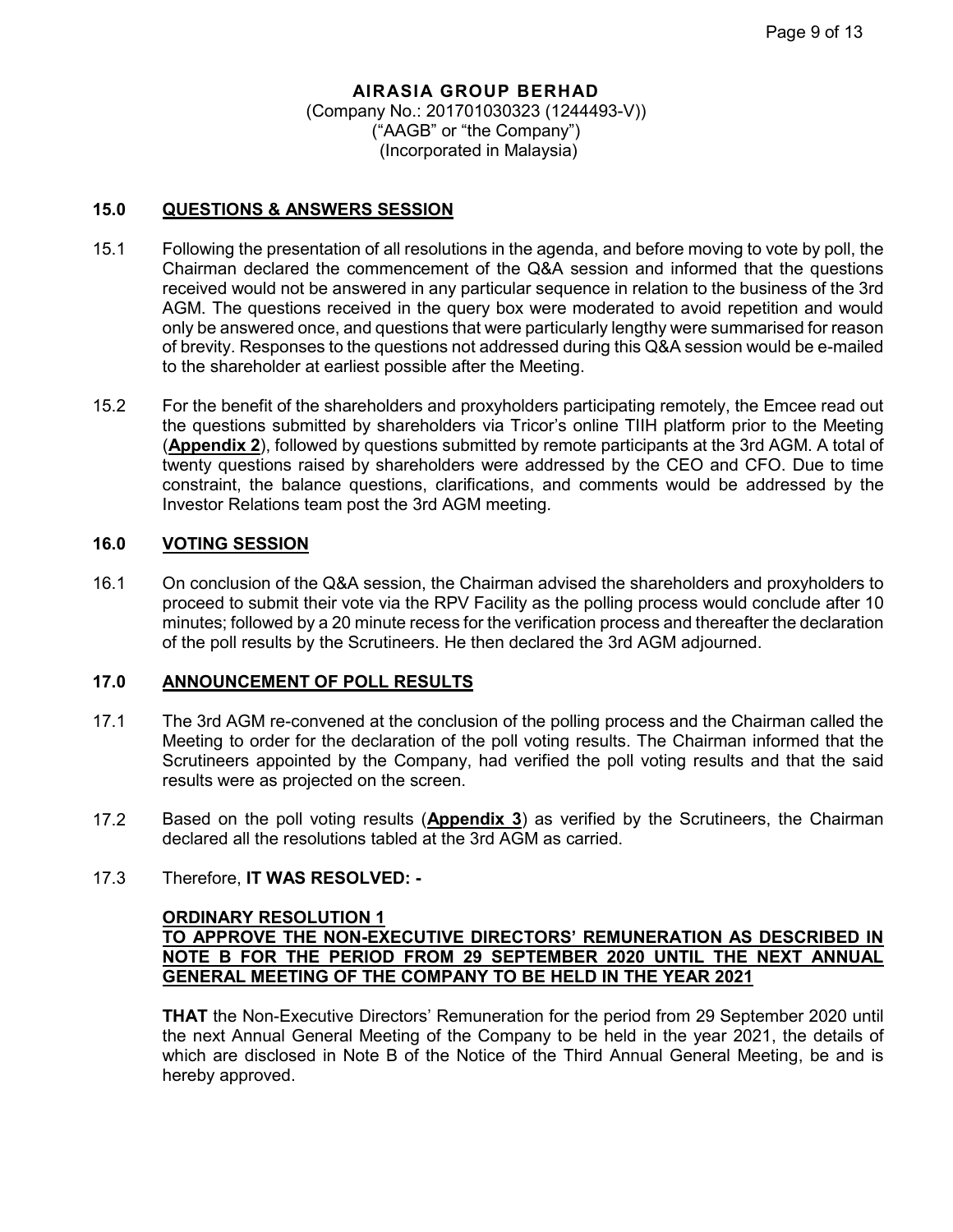(Company No.: 201701030323 (1244493-V)) ("AAGB" or "the Company") (Incorporated in Malaysia)

#### **ORDINARY RESOLUTION 2 RE-ELECTION OF DATO' FAM LEE EE IN ACCORDANCE WITH RULE 119 OF THE COMPANY'S CONSTITUTION**

**THAT** Dato' Fam Lee Ee, the Director who retired pursuant to Rule 119 of the Company's Constitution, being eligible for re-election, be re-elected to serve on the Board of Directors of the Company.

#### **ORDINARY RESOLUTION 3 RE-ELECTION OF DATO' MOHAMED KHADAR BIN MERICAN IN ACCORDANCE WITH RULE 119 OF THE COMPANY'S CONSTITUTION**

**THAT** Dato' Mohamed Khadar bin Merican, the Director who retired pursuant to Rule 119 of the Company's Constitution, being eligible for re-election, be re-elected to serve on the Board of Directors of the Company.

#### **ORDINARY RESOLUTION 4 RE-APPOINTMENT OF MESSRS ERNST & YOUNG AS AUDITORS OF THE COMPANY AND TO AUTHORISE THE DIRECTORS TO DETERMINE THEIR REMUNERATION**

**THAT** Messrs Ernst & Young be and are hereby re-appointed as Auditors of the Company and to hold office until the conclusion of the next Annual General Meeting at a remuneration to be determined by the Board of Directors of the Company.

## **SPECIAL BUSINESS – ORDINARY RESOLUTION 5**

## **AUTHORITY TO ALLOT SHARES PURSUANT TO SECTIONS 75 AND 76 OF THE COMPANIES ACT, 2016**

**THAT** pursuant to Sections 75 and 76 of the Companies Act 2016, and subject to the Main Market Listing Requirements of Bursa Malaysia Securities Berhad ("**Bursa Securities**"), Additional Temporary Relief Measures to Listed Issuers for COVID-19, issued by Bursa Securities on 16 April 2020 and the approval of the relevant authorities, where required, the Directors of AirAsia Group Berhad ("**the Company**") be and are hereby empowered to issue shares in the Company from time to time and upon such terms and conditions and for such purposes and to such persons whomsoever as the Directors may, in their absolute discretion, deem fit provided that the aggregate number of shares issued pursuant to this resolution does not exceed 20% of the total number of issued shares (excluding treasury shares) of the Company for the time being and that the Directors be and are also empowered to obtain approval for the listing of and quotation for the additional shares so issued on the Main Market of Bursa Securities **AND THAT** such authority shall continue to be in force until 31 December 2021, unless revoked or varied by an ordinary resolution of the Company at a general meeting.

## **SPECIAL BUSINESS – ORDINARY RESOLUTION 6**

## **PROPOSED RENEWAL OF EXISTING SHAREHOLDERS' MANDATE AND NEW SHAREHOLDERS' MANDATE FOR RECURRENT RELATED PARTY TRANSACTIONS OF A REVENUE OR TRADING NATURE**

**THAT** approval be and is hereby given for the renewal of existing shareholders' mandate and new shareholders' mandate for AirAsia Group Berhad ("**the Company**") to enter into recurrent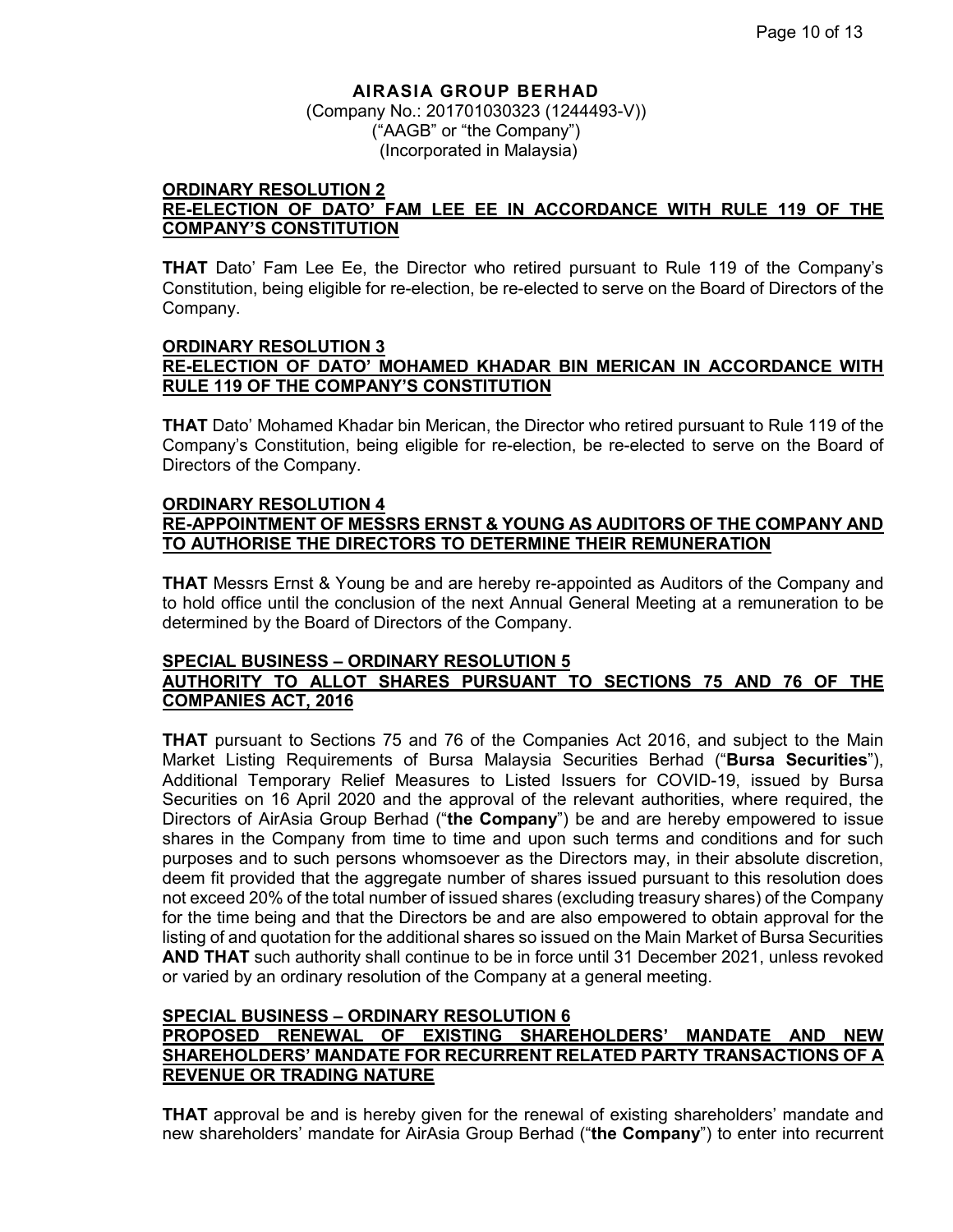## (Company No.: 201701030323 (1244493-V)) ("AAGB" or "the Company") (Incorporated in Malaysia)

related party transactions of a revenue or trading nature with the related parties ("**Recurrent Related Party Transactions**") as set out in Section 2.3 of the Circular to Shareholders dated 29 July 2020 ("**Circular**"), subject further to the following:-

- i. the Recurrent Related Party Transactions are entered into in the ordinary course of business which are:
	- (a) necessary for the day-to-day operations;
	- (b) on normal commercial terms and transaction price which are not more favourable to the related parties than those generally available to the public;
	- (c) undertaken on arm's length basis; and
	- (d) not to the detriment of the minority shareholders of the Company;
- ii. the shareholders' mandate is subject to annual renewal and this shareholders' mandate shall only continue to be in full force until:
	- (a) the conclusion of the next Annual General Meeting ("**AGM**") of the Company following the AGM at which this shareholders' mandate is approved, at which time it will lapse, unless by an ordinary resolution passed at that AGM, such authority is renewed;
	- (b) the expiration of the period within which the next AGM after the date is required to be held pursuant to Section 340(2) of the Companies Act, 2016 ("**Act**") (but shall not extend to such extension as may be allowed pursuant to Section 340(4) of the Act); or
	- (c) revoked or varied by ordinary resolution passed by the shareholders of the Company in a general meeting of the Company,

whichever is the earliest.

**THAT** the Directors of the Company and/or any one of them be and are hereby authorised to complete and do all such acts and things and take all such steps and to execute all such transactions, deeds, agreements, arrangements and/or undertakings as the Directors in their discretion deem fit, necessary, expedient and/or appropriate in the best interest of the Company in order to implement, finalise and give full effect to the Recurrent Related Party Transactions with full powers to assent to any modifications, variations and/or amendments thereto.

**AND THAT** as the estimates given for the Recurrent Related Party Transactions specified in Section 2.3 of the Circular being provisional in nature, the Directors of the Company and/or any one of them be and are hereby authorised to agree to the actual amount or amounts thereof provided always that such amount or amounts comply with the procedures set out in Section 2.6 of the Circular.

## **SPECIAL BUSINESS - ORDINARY RESOLUTION 7 PROPOSED RENEWAL OF SHARE BUY-BACK AUTHORITY OF AIRASIA GROUP BERHAD**

**THAT** subject always to the Companies Act, 2016 ("**Act**"), the Constitution of the Company, the Main Market Listing Requirements of Bursa Malaysia Securities Berhad ("**Bursa Securities**")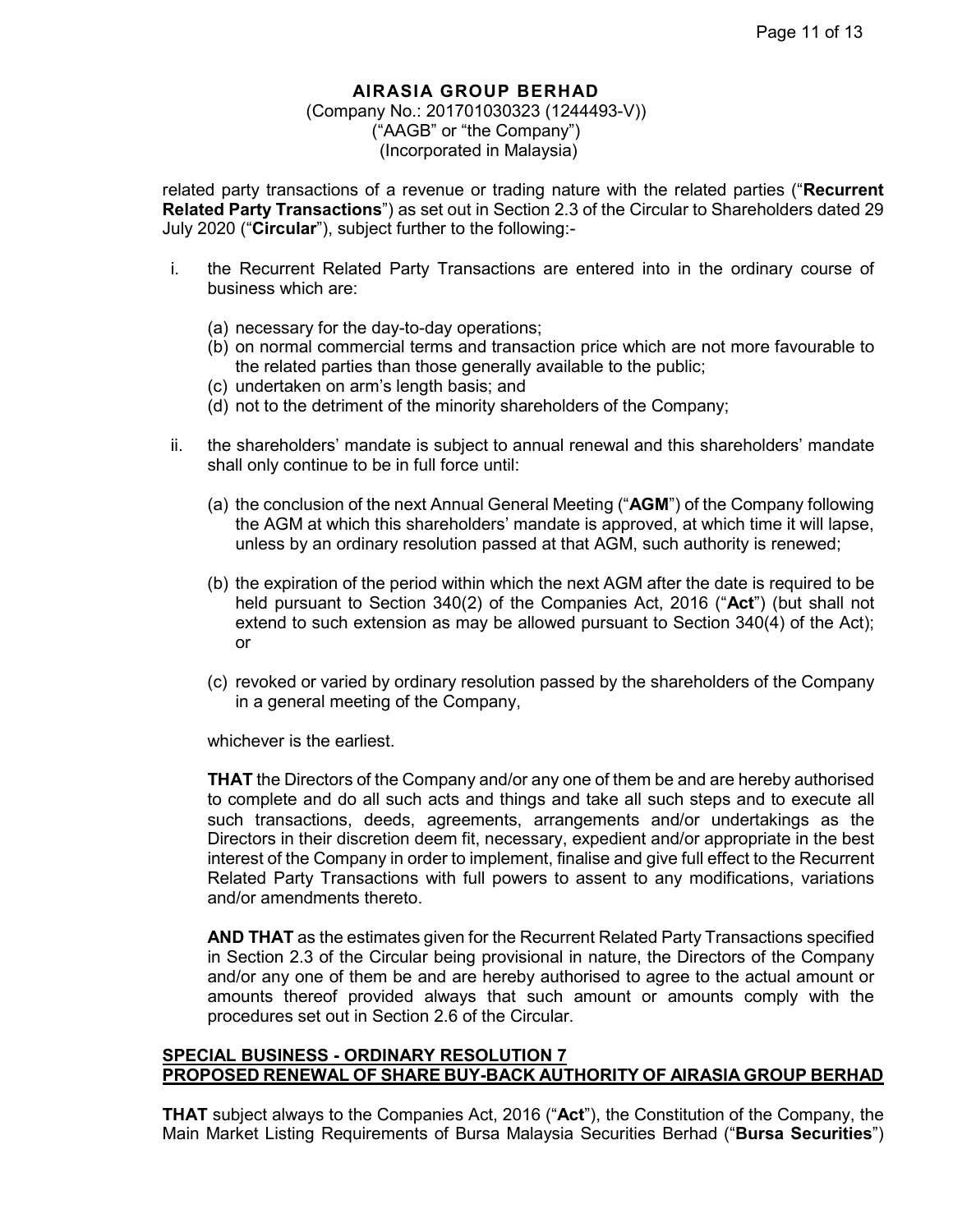("**Listing Requirements**") and all other applicable laws, guidelines, rules and regulations, the Company be and is hereby authorised, to the fullest extent permitted by law, to purchase such number of issued shares in the Company as may be determined by the Directors of the Company from time to time through Bursa Securities upon such terms and conditions as the Directors may deem fit and expedient in the best interest of the Company provided that:

- i. and the aggregate number of issued shares in the Company ("**Shares**") purchased ("**Purchased Shares**") or held by the Company pursuant to this resolution does not exceed ten per cent (10%) of the total number of issued shares of the Company at any point in time; and
- ii. the maximum amount of funds to be allocated by the Company for the purpose of purchasing its Shares shall not exceed the amount of the retained profits of the Company at the time of the purchase,

## ("**Proposed Share Buy-Back**").

**THAT** the authority to facilitate the Proposed Share Buy-Back will commence immediately upon passing of this ordinary resolution and will continue to be in force until:

- a. the conclusion of the next Annual General Meeting ("**AGM**") of the Company, following at which time the authority shall lapse, unless the authority is renewed by ordinary resolution passed at that meeting, either unconditionally or subject to conditions; or
- b. the expiration of the period within which the next AGM of the Company is required by law to be held; or
- c. the authority is revoked or varied by ordinary resolution passed by the shareholders of the Company at a general meeting,

whichever occurs first, but shall not prejudice the completion of purchase(s) by the Company of its own Shares before the aforesaid expiry date and, in any event, in accordance with the provisions of the Act, Constitution of the Company, Listing Requirements and any applicable laws, rules, regulations, orders, guidelines and requirements issued by any relevant authorities.

**THAT** the Directors of the Company be and are hereby authorised, at their discretion, to deal with the Purchased Shares until all the Purchased Shares have been dealt with by the Directors in the following manner as may be permitted by the Act, Listing Requirements, applicable laws, rules, regulations, guidelines, requirements and/or orders of any relevant authorities for the time being in force:

- i. To cancel all or part of the Purchased Shares;
- ii. To retain all or part of the Purchased Shares as treasury shares;
- ii. To distribute all or part of the Purchased Shares as dividends to shareholders;
- iv. To resell all or part of the Purchased Shares on Bursa Securities in accordance with the relevant rules of Bursa Securities;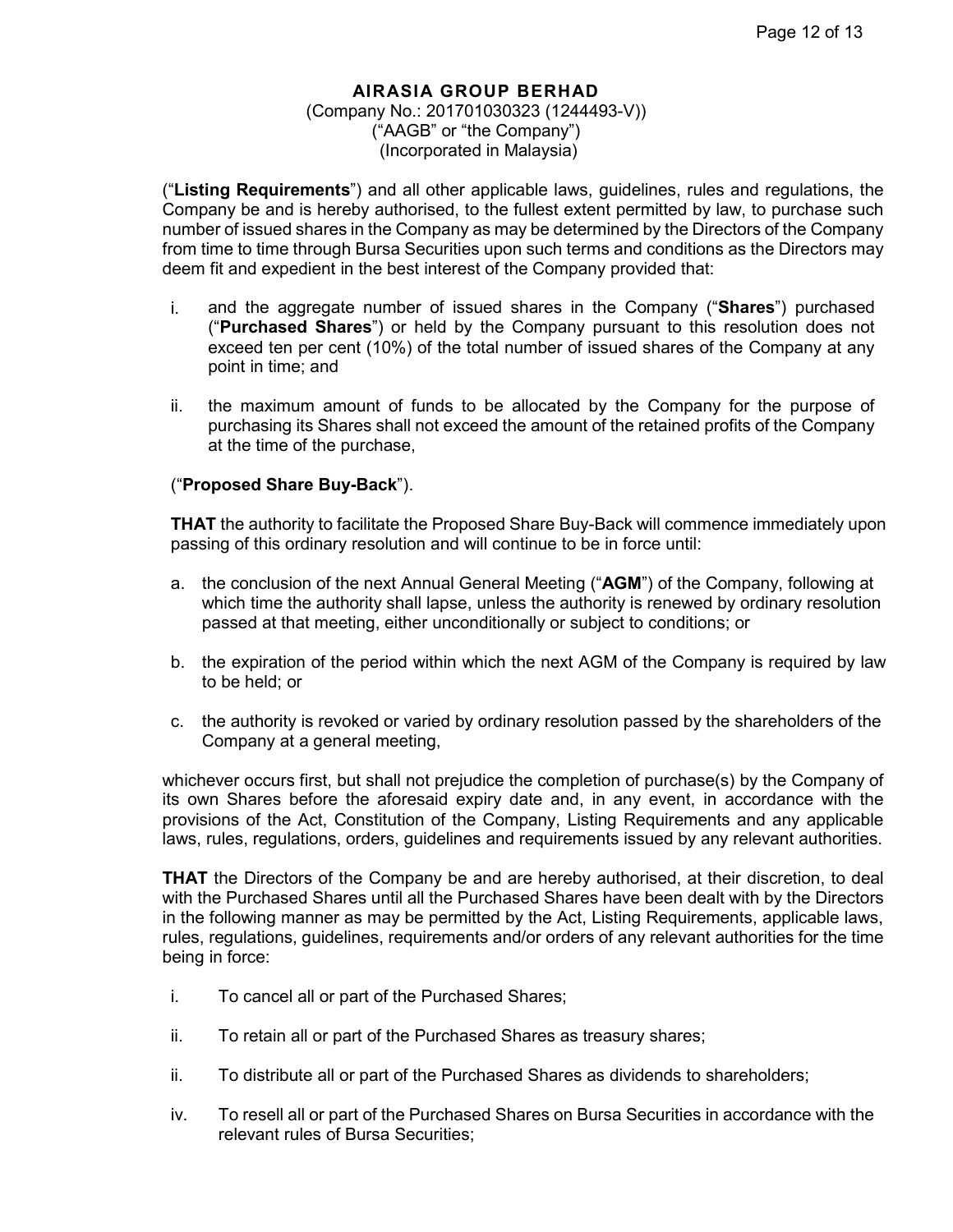- v. To transfer all or part of the Purchased Shares for the purposes of or under an employees' share scheme;
- vi. To transfer all or part of the Purchased Shares as purchase consideration; and/or
- vii. In any other manner as may be prescribed by applicable laws and/or regulations and guidelines applied from time to time by Bursa Securities, and/or any other relevant authority for the time being in force,

**AND THAT** the Directors of the Company be and are hereby authorised to take all such steps as are necessary or expedient (including without limitation, the opening and maintaining of central depository account(s) under the Securities Industry (Central Depositories) Act, 1991, and to enter into or execute, on behalf of the Company, any instrument, agreement and/or arrangement with any person, and with full power to assent to any condition, modification, variation and/or amendment as may be imposed by Bursa Securities or any relevant regulatory authority, and/or as may be required in the best interest of the Company and to take all such steps as the Directors may deem fit, necessary and expedient in the best interest of the Company in order to implement, finalise and give full effect to the purchase by the Company of its Shares.

#### **SPECIAL RESOLUTION 1**

## **PROPOSED ALTERATION OR AMENDMENTS TO THE CONSTITUTION OF AIRASIA GROUP BERHAD**

**THAT** the proposed alteration or amendments to the existing Rules 70, 94, 96 and 184 of the Constitution of the Company, as annexed herewith as Appendix A, be and are hereby approved and adopted, with immediate effect.

**AND THAT** the Directors of the Company be and are hereby authorised to assent to any conditions, modification, variation and/or amendments as may be required by any relevant authorities, and to do all acts and things and take all such steps as may be considered necessary to give full effect to the foregoing.

## **18.0 CLOSE OF MEETING**

18.1 There being no other matters, the Chairman thanked all present for their active remote participation in the meeting, and then declared the meeting closed at 11.55 a.m.

Signed as correct record

………………………………… CHAIRMAN

Dated: 12 October 2020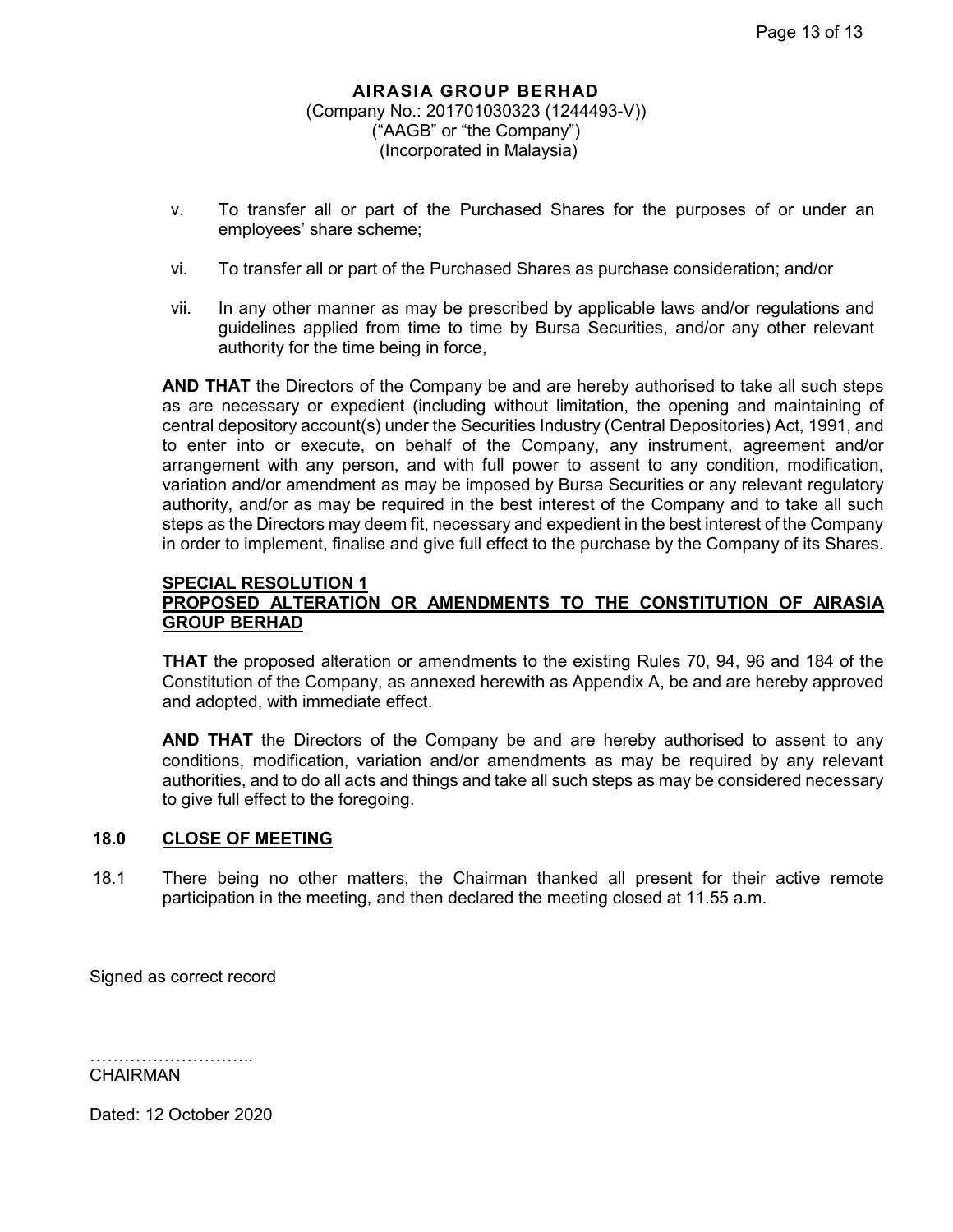(Company No.: 201701030323 (1244493-V)) ("AAGB" or "the Company") (Incorporated in Malaysia)

## **Appendix 1 to the Minutes of the 3rd AGM**

## **ISSUES RAISED BY THE MINORITY SHAREHOLDERS WATCH GROUP VIDE ITS LETTER DATED 18 SEPTEMBER 2020 FOR ANNUAL GENERAL MEETING 2020**

| <b>Issues raised</b> |                                                                                                                                                                                                                                                                                                                                                                                                                                                                                                                                                                                                                                  | <b>Reply</b> |                                                                                                                                                                                                                                                                                                                                                                              |  |
|----------------------|----------------------------------------------------------------------------------------------------------------------------------------------------------------------------------------------------------------------------------------------------------------------------------------------------------------------------------------------------------------------------------------------------------------------------------------------------------------------------------------------------------------------------------------------------------------------------------------------------------------------------------|--------------|------------------------------------------------------------------------------------------------------------------------------------------------------------------------------------------------------------------------------------------------------------------------------------------------------------------------------------------------------------------------------|--|
|                      | <b>Strategy &amp; Financial Matters</b>                                                                                                                                                                                                                                                                                                                                                                                                                                                                                                                                                                                          |              |                                                                                                                                                                                                                                                                                                                                                                              |  |
|                      | By organic serendipity, digitalisation of AirAsia has not just allowed<br>it to meet its initial objectives; it has led to the Group becoming more<br>than just an airline. Other than the Airlines business, the Group now<br>has a strong and growing digital pillar which brings together all its<br>online travel and lifestyle business ventures under RedBeat<br>Ventures (RBV). (Page 83 of Annual Report - AR)<br>a. For FY2019, what was RBV's percentage contribution to the<br>Group revenue?<br>b. What is the Board's expectation of RBV's growth rate and<br>percentage share of the Group revenue, going forward? | b.           | a. RedBeat Ventures, recently renamed to AirAsia Digital,<br>contributes 6% to the Group's revenue in FY2019.<br>As written in page 142 of the FY2019 Annual Report, we<br>target RedBeat Ventures to contribute circa 50% of the<br>Group's Revenue in the next five years.                                                                                                 |  |
| 2.                   | A highlight was to welcome AirAsia's first Airbus A321neo aircraft,<br>which offers a 27% to 31% increase in seat capacity while providing<br>more than 10% in fuel savings. AirAsia India also strengthened its<br>position as it awaits being licensed to fly international. (Page 84 of<br>AR)<br>a. Amidst the uncertainties, how many more Airbus A321 neo<br>aircraft are expected to be delivered and when?<br>b. When is AirAsia India expected to obtain its licence to fly<br>international?                                                                                                                           | a.           | Due to the current pandemic, AirAsia Group would not be<br>taking any new aircraft this year. We will revisit the fleet<br>growth plan once the aviation industry recovers.<br>b. AirAsia India has filed all required formalities with the<br>Ministry of Civil Aviation India. AirAsia India is awaiting the<br>formal No Objection Certificate (NOC) from the Government. |  |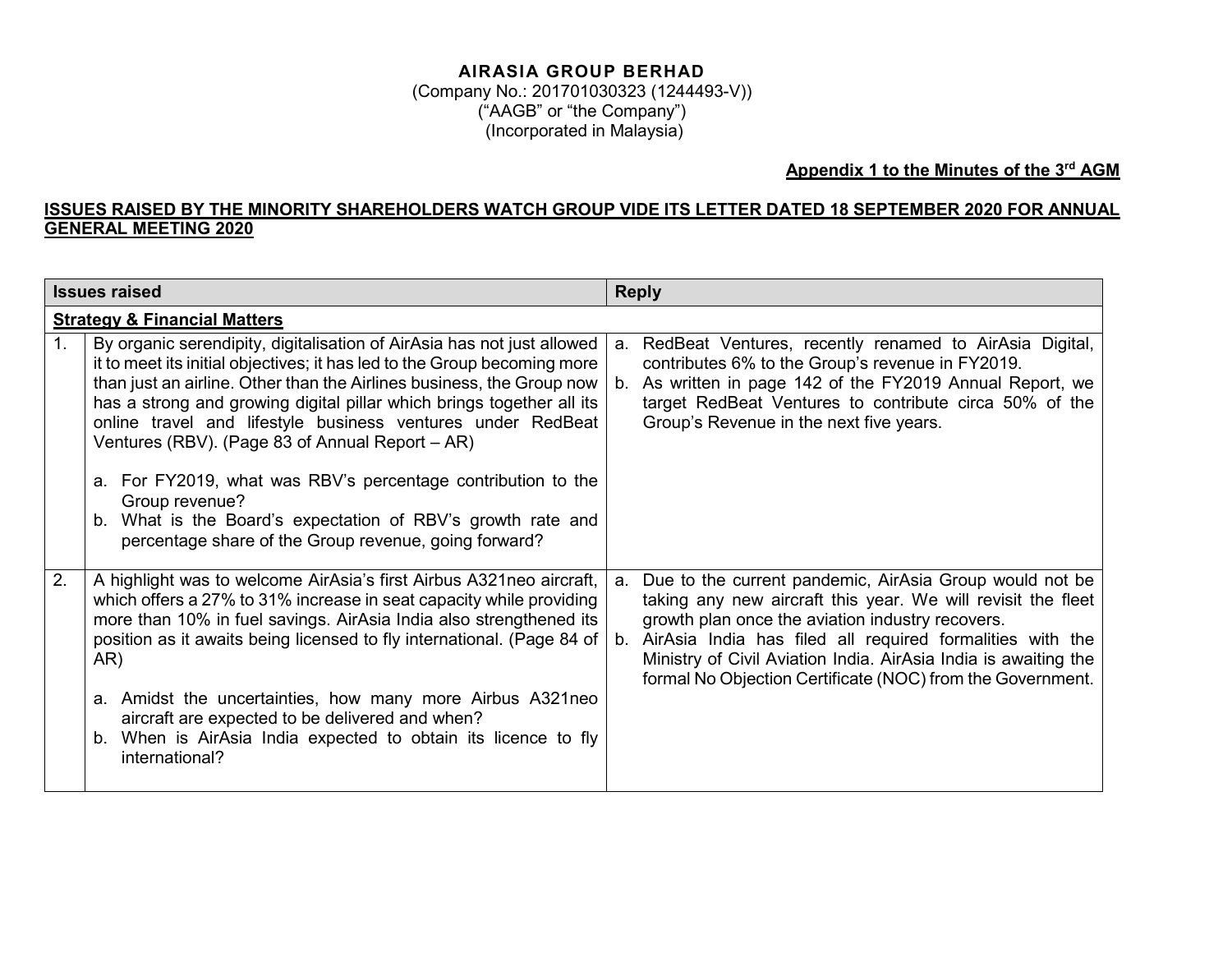| <b>Issues raised</b> |                                                                                                                                                                                                                                                                                                                                                                                                                                                                                                                                                         | <b>Reply</b>                                                                                                                                                                                                                                                                                                                                                                                                                                                                                                                                                                                                 |  |  |
|----------------------|---------------------------------------------------------------------------------------------------------------------------------------------------------------------------------------------------------------------------------------------------------------------------------------------------------------------------------------------------------------------------------------------------------------------------------------------------------------------------------------------------------------------------------------------------------|--------------------------------------------------------------------------------------------------------------------------------------------------------------------------------------------------------------------------------------------------------------------------------------------------------------------------------------------------------------------------------------------------------------------------------------------------------------------------------------------------------------------------------------------------------------------------------------------------------------|--|--|
| 3.                   | Although in last year's annual report AirAsia had mentioned<br>expanding to Vietnam, plans towards this end have been put on<br>hold until a suitable partner is found. Meanwhile, AirAsia is still very<br>interested in establishing a presence in Indochina, and are looking<br>at possible partnerships in Cambodia as well as Myanmar. If the<br>conditions are right, it would also gladly set up a new base in China.<br>(Page 85 of AR)<br>In view of Covid-19 pandemic, are there any changes to the plans?<br>What is the latest development? | We continue to explore opportunities for expansion. At this<br>juncture, there has not been any material development on this<br>matter.                                                                                                                                                                                                                                                                                                                                                                                                                                                                      |  |  |
| 4.                   | In the earlier days, AirAsia launched AirAsia Expedia (AAE), Asian<br>Aviation Centre of Excellence (AACE) and BIG Loyalty, followed by<br>BigPay, Ground Team Red (GTR) and T&Co, among others. Some<br>of the earlier businesses, such as AAE and AACE, have been<br>monetised while others are still being developed to reach their full<br>potential. (Page 86 of AR)<br>Apart from AAE and AACE, which other businesses have been or<br>expected to be monetized, and by when?                                                                     | Apart from AAE and AACE, we have monetised our ground<br>handling service in 2018 with the formation of Ground Team<br>Red, a joint venture with SATS, where AirAsia Group received<br>cash proceeds of SGD119million, and also our aircraft portfolio<br>via the sales and leaseback transaction with BBAM and<br>Castlelake in 2018 and 2019.<br>The monetisation and divestment of these mature non-core<br>businesses and support assets of AirAsia Group will allow us to<br>focus on the core airline operations, grow our wholly-owned<br>airasia.com platform (vs the 50%-owned JV with Expedia) and |  |  |
|                      |                                                                                                                                                                                                                                                                                                                                                                                                                                                                                                                                                         | grow our other digital businesses such as BigPay, Teleport and<br><b>BIG Loyalty.</b>                                                                                                                                                                                                                                                                                                                                                                                                                                                                                                                        |  |  |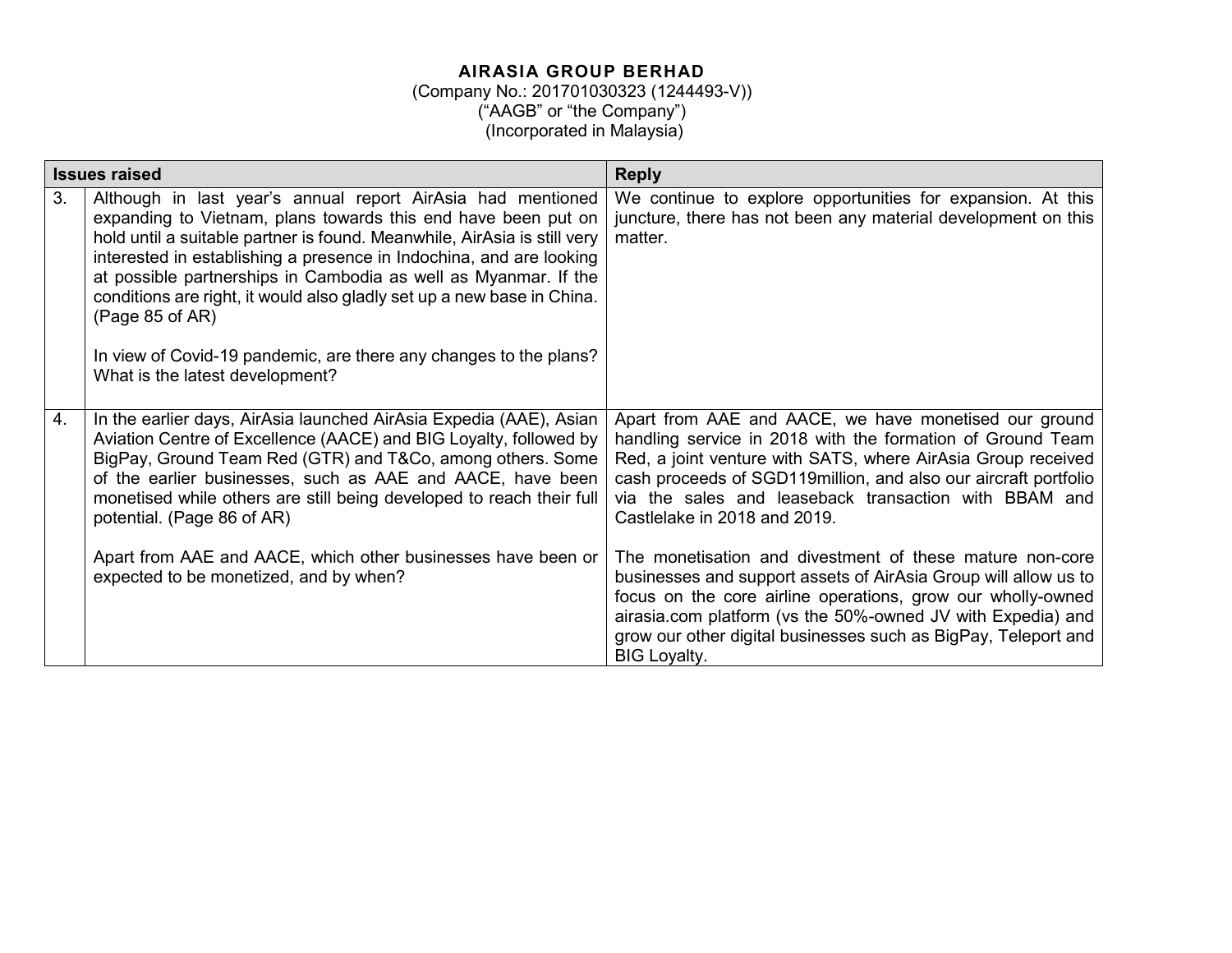## (Company No.: 201701030323 (1244493-V)) ("AAGB" or "the Company")

(Incorporated in Malaysia)

| <b>Issues raised</b> |                                                                                                                                                                                                                                                                                                                                                                                                                                                                                                                                                                                                                        | <b>Reply</b>                                                                                                                                                                                                                                                                                                                                                                                                                                                                                                                                                                                                                                                                                                                                                                                                                                                                                                                                |  |  |
|----------------------|------------------------------------------------------------------------------------------------------------------------------------------------------------------------------------------------------------------------------------------------------------------------------------------------------------------------------------------------------------------------------------------------------------------------------------------------------------------------------------------------------------------------------------------------------------------------------------------------------------------------|---------------------------------------------------------------------------------------------------------------------------------------------------------------------------------------------------------------------------------------------------------------------------------------------------------------------------------------------------------------------------------------------------------------------------------------------------------------------------------------------------------------------------------------------------------------------------------------------------------------------------------------------------------------------------------------------------------------------------------------------------------------------------------------------------------------------------------------------------------------------------------------------------------------------------------------------|--|--|
| 5.                   | Teleport, the end-to-end logistics player (previously RedCargo<br>Logistics) is disrupting the cargo industry and empowering social<br>commerce through Teleport Social. While the global cargo industry<br>receded 4.4% in 2019, Teleport's tonnage increased by 109% year-<br>on-year as operations ramped up. (Page 86 of AR)<br>a. Please explain what is meant by empowering social commerce<br>and how this could help Teleport grow rapidly?<br>Is Teleport likely to continue growing rapidly in FY2020?<br>b.                                                                                                 | We are supporting local businesses by opening up our e-<br>a.<br>commerce platforms under Teleport; enabling fresh<br>produce, and food delivery. We are currently not charging<br>any commission. We are focused on empowering<br>communities and have enabled over 2,000 drivers to earn<br>over RM 500,000 over the last 3 months that we launched<br>our city delivery services.<br>Teleport is also affected as international borders remain<br>$b_{-}$<br>closed and therefore unable to fully leverage AirAsia's<br>network and belly space for cargo. We have mitigated this<br>somewhat by the launch of more than 1,000 cargo-only<br>flights. We are offering our door-to-door parcel and instant<br>deliveries in under 1 hour within Klang Valley, 8 cities in East<br>Malaysia, Bangkok and Singapore. We also offer our super-<br>fast delivery service to East Malaysia. Check out more of our<br>services on teleport.asia |  |  |
| 6.                   | For on-ground services, AirAsia is collaborating with Google on<br>ODIN and RedEye. ODIN, or Operational Decision Intelligence, is<br>a tool to help the flight operations team realise savings and revenue<br>generation opportunities. With the new platform, the Group will be<br>able to enhance its fuel efficiency thus further reducing its carbon<br>footprint and driving cost savings while optimising cargo revenue<br>generation. (Page 88 of AR)<br>a. What is RedEye? What value-add will it provide?<br>b. What concrete results (provide figures) have been achieved so<br>far with the collaboration? | a. RedEye is our own homegrown safety mobile app,<br>functioning as a supplementary reporting tool for Allstars, for<br>a more intuitive and hassle-free interface for quick<br>submission of reports. RedEye serves alongside Coruson,<br>which is our existing reporting platform.<br>The collaboration with Google on RedEye will result in the<br>$b_{-}$<br>complete replacement of our current Coruson solution which<br>comes to RM387k annual savings, starting from the end of<br>this year. Moreover, the tool also serves as a context-<br>specific communication and digital collaboration tool among<br>Allstars to bring added value to other applications it would<br>interface with.                                                                                                                                                                                                                                        |  |  |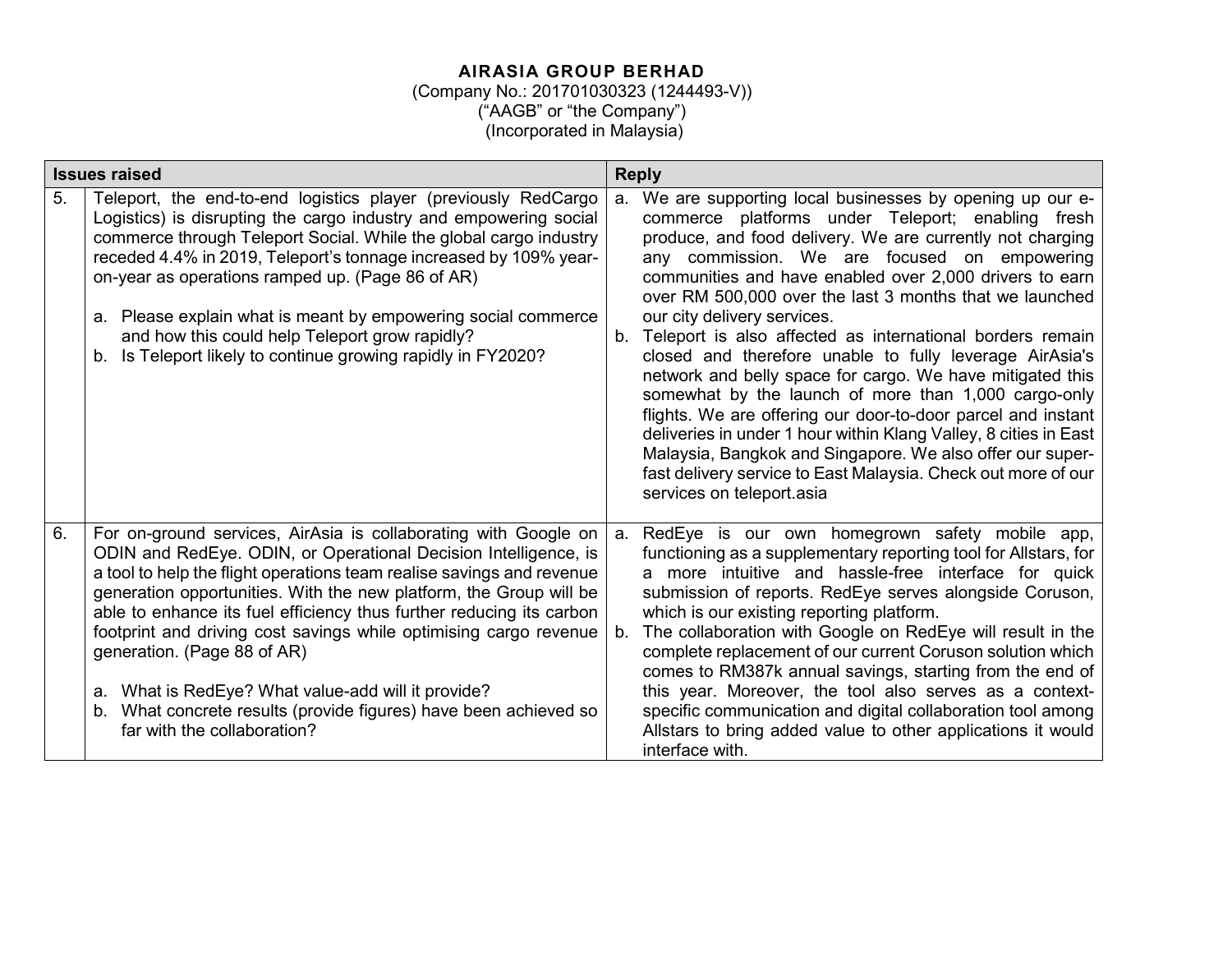| <b>Issues raised</b> |                                                                                                                                                                                                                                                                                                                                                                                                                                                                    | <b>Reply</b>                                                                                                                                                                                                                                                                                |  |  |
|----------------------|--------------------------------------------------------------------------------------------------------------------------------------------------------------------------------------------------------------------------------------------------------------------------------------------------------------------------------------------------------------------------------------------------------------------------------------------------------------------|---------------------------------------------------------------------------------------------------------------------------------------------------------------------------------------------------------------------------------------------------------------------------------------------|--|--|
| 7.                   | As for fuel price volatility, AirAsia had hedged 65% of its Brent<br>requirement for the year at an average price of USD62.77 per<br>barrel, which was lower than the market average of USD64.16 per<br>barrel in 2019. (Page 89 of AR)<br>How much has been hedged for the Brent requirement for FY2020<br>and at what average price? What is the market average price year<br>to date?                                                                           | We have hedged 68% of our budgeted fuel requirement for<br>FY2020 at an average Brent price of US61/bbl. Average market<br>price for Brent year to date is US43/bbl.                                                                                                                        |  |  |
| 8.                   | Further strengthening its capital, AirAsia has received deferrals<br>from its lessors and is hopeful of further extensions of its aircraft<br>operating lease payments. While a major portion of its fuel hedge<br>contracts have been restructured, it continues to negotiate on the<br>remaining exposure to reduce losses. (Page 91 of AR).<br>Are there further successes in negotiation on the aircraft operating<br>lease payments and fuel hedge contracts? | Some of our lessors have agreed further deferral up to year end<br>which includes step up payments of lease rental.<br>Up to 70% of fuel hedging contracts have been restructured<br>and/or deferred in settlement.                                                                         |  |  |
| 9.                   | Segmental information reporting was presented by geographical<br>regions and not by business segments. (Page 313 of AR) Why was<br>the segmental reporting not presented by business segments as the<br>Group has been rapidly growing its non-airline businesses?                                                                                                                                                                                                 | As per our response for Question 1(a), the non-airline group<br>contribution in 2019's revenue is less than 10%. However, as<br>we segregate our business into airline and digital further in 2020,<br>the segmental presentation will be changed accordingly in future<br>to reflect this. |  |  |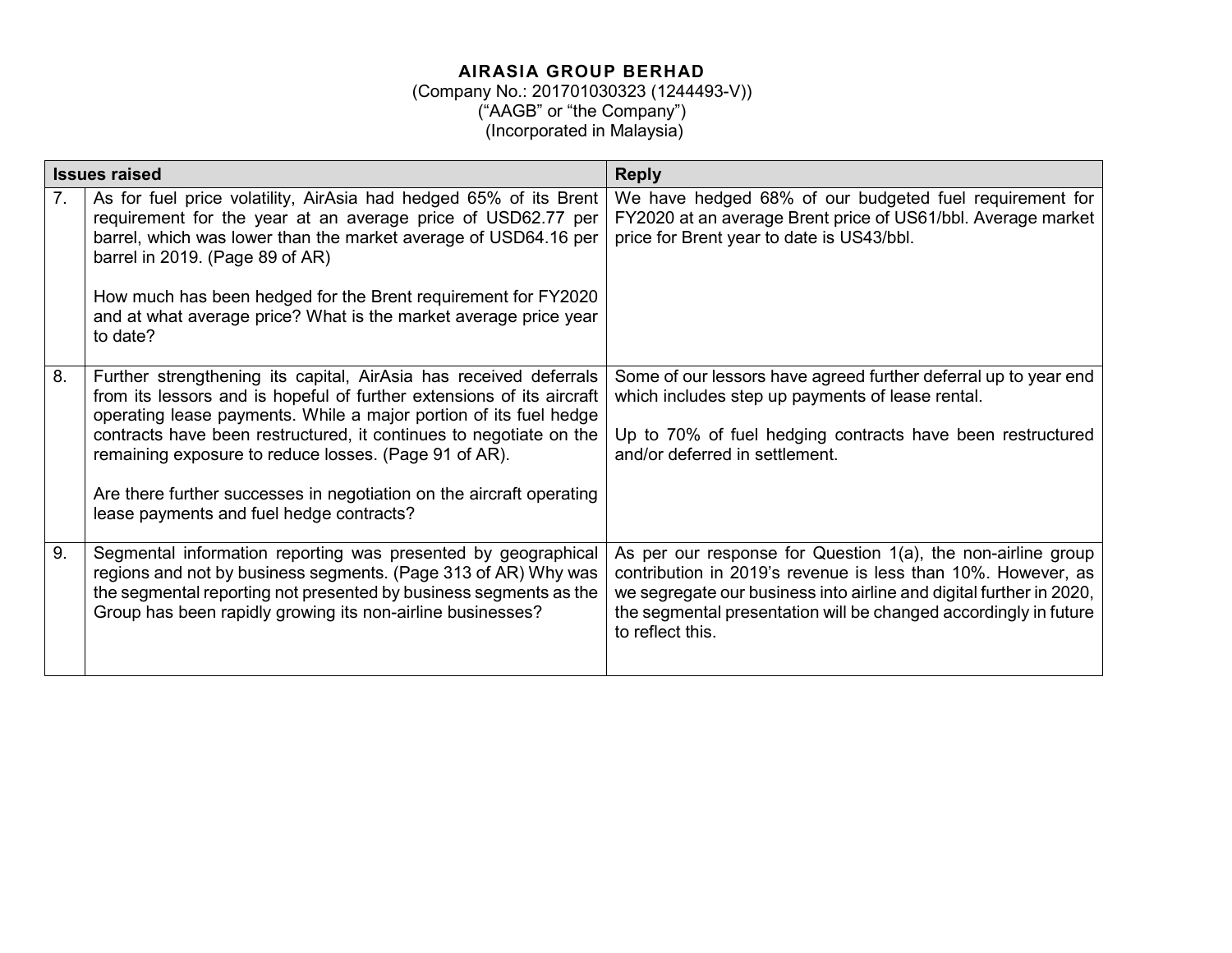| <b>Issues raised</b> |                                                                                                                                                                                                                                                                                                                                                                                                                                                                                                                                                                                                                                                                                                                                                                                                                                                                                                                                                                   | <b>Reply</b>                                                                                                                                                                                                                                                                                                                                                                                                                                                                                                                                                                                                                                                                                                                                                                |  |  |
|----------------------|-------------------------------------------------------------------------------------------------------------------------------------------------------------------------------------------------------------------------------------------------------------------------------------------------------------------------------------------------------------------------------------------------------------------------------------------------------------------------------------------------------------------------------------------------------------------------------------------------------------------------------------------------------------------------------------------------------------------------------------------------------------------------------------------------------------------------------------------------------------------------------------------------------------------------------------------------------------------|-----------------------------------------------------------------------------------------------------------------------------------------------------------------------------------------------------------------------------------------------------------------------------------------------------------------------------------------------------------------------------------------------------------------------------------------------------------------------------------------------------------------------------------------------------------------------------------------------------------------------------------------------------------------------------------------------------------------------------------------------------------------------------|--|--|
| 10.                  | The following measures had been taken, with further additional<br>efforts to be taken:<br>The Group and the Company plan to raise capital of up to RM1.4<br>i)<br>billion as and when required to strengthen its equity base and<br>liquidity and expect successful implementation on these capital<br>raising plans.<br>Further, the Group and the Company have implemented group-<br>ii)<br>wide temporary salary reduction ranging from 15% to 75%,<br>depending on salary levels with effect from April 2020 and<br>voluntary salary cuts of 2 executive directors of 100% since<br>March 2020. (Page 336 of AR)<br>a. Apart from borrowings, is the Group considering rights issue or<br>private placements?<br>b. Apart from staff salary reductions, and voluntary salary cuts of<br>2 executive directors, why has the Board not considered<br>reducing the remuneration of non-executive directors especially<br>since there has been staff salary cuts? | a. We are exploring all funding options.<br>The Non-Executive Directors of the Company had voluntarily<br>b.<br>offered to receive a 50% reduction in their fees for the period<br>from 1 May 2020 up to the date of the forthcoming Annual<br>General Meeting and will continue with such reduction,<br>subject to the shareholders' approval on the above-<br>mentioned remuneration structure until such time that the<br>Company's financial performance improves significantly, or<br>up to the next Annual General Meeting of the Company,<br>whichever is earlier.                                                                                                                                                                                                   |  |  |
| 11.                  | AirAsia has ongoing deliberations with a number of parties for joint-<br>ventures and collaborations that may result in additional third-party<br>investments in specific segments of the group's business.<br>Barring any reversal of flight resumption plans and any major shock<br>to demand, AirAsia foresees that it has sufficient working capital to<br>sustain the business operations. (Page 28 of 2nd quarter report for<br>FY2020)<br>a. Are the ongoing deliberations expected to be finalised in<br>FY2020 and are the investments substantial?<br>In view of the worsening financial condition (Q2 FY2020: Net<br>b.<br>loss of RM992.9 million attributable to owners; Q2 FY2019: Net<br>profit of RM17.3 million), approximately, for how long does the                                                                                                                                                                                           | We are unable to divulge any information at this stage so as<br>(i)<br>not to jeopardise any of the deliberations due to the<br>confidential nature of the discussions with the various<br>parties. Any decision made will take into account the Group's<br>business needs and the interests of the Group, its<br>shareholders and other stakeholders.<br>Nonetheless, the Group will ensure to make the necessary<br>announcements as and when appropriate as well as seek<br>the various approvals, if required.<br>(ii) We expect to have sufficient liquidity in 2H2020 and 2021 as<br>revenue should improve in tandem with rising domestic<br>demand. Our cash flow is managed tightly and we are well<br>prepared to rely on operating domestic sectors in the short |  |  |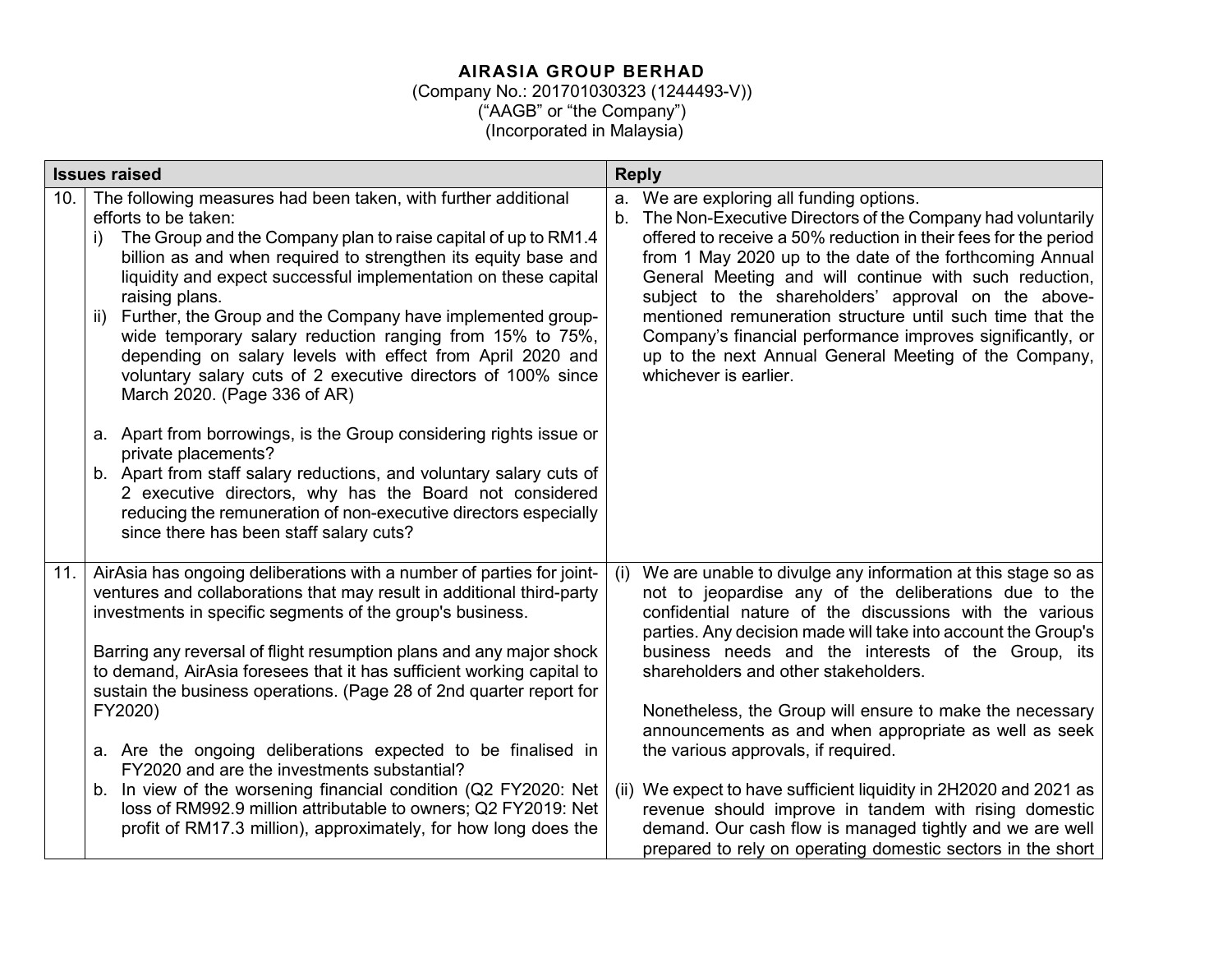| <b>Issues raised</b>                                                                                                                                                                                                                                                                                                                                                                | <b>Reply</b>                                                                                                                                                                                                                                                                                                                                                                                                                                                                                                                                                                                                                                                                                                                                                                                                                                                                                                                                                                                                                                                                                                                                                                                                                                                                                                                                                                                                                                                                                                                                                                                                                                                                                                                           |  |  |
|-------------------------------------------------------------------------------------------------------------------------------------------------------------------------------------------------------------------------------------------------------------------------------------------------------------------------------------------------------------------------------------|----------------------------------------------------------------------------------------------------------------------------------------------------------------------------------------------------------------------------------------------------------------------------------------------------------------------------------------------------------------------------------------------------------------------------------------------------------------------------------------------------------------------------------------------------------------------------------------------------------------------------------------------------------------------------------------------------------------------------------------------------------------------------------------------------------------------------------------------------------------------------------------------------------------------------------------------------------------------------------------------------------------------------------------------------------------------------------------------------------------------------------------------------------------------------------------------------------------------------------------------------------------------------------------------------------------------------------------------------------------------------------------------------------------------------------------------------------------------------------------------------------------------------------------------------------------------------------------------------------------------------------------------------------------------------------------------------------------------------------------|--|--|
| Board expect the working capital to sustain the business<br>operations?<br>c. What is the estimated timeline to solve the liquidity constraints<br>in order to revert to a 'going concern'?<br>d. Was there any reassessment of right-of-use ("ROU") assets and<br>any other affected areas for impairment? What is the amount<br>impaired? If there was no reassessment done, why? | term if international travel restrictions continue. Aside from<br>the major cost-cutting exercise we have embarked on across<br>the Group, we are also securing commitments from the<br>banks for the Danajamin PRIHATIN Guarantee Scheme in<br>Malaysia and other bank financing in other markets. We are<br>also actively exploring capital raising opportunities in each<br>of our key operating markets which should aid in sustaining<br>our cash flow levels.<br>(iii) The financial statements of the Group and the Company<br>have been prepared on a going concern basis, the validity of<br>which is dependent on successful recovery from the COVID-<br>19 pandemic in conjunction with the actions undertaken by<br>the government of the respective countries, favorable<br>outcome of the ongoing discussions with the financial<br>institutions and investors to obtain required funding and<br>successful implementation of the management's plans for<br>future actions in responding to the conditions above as<br>disclosed in Note 2.1 and Note 48 to the financial statements<br>in the Annual Report.<br>(iv) As per note 48 to the audited financial statements the<br>financial statements were prepared based upon conditions<br>existing at 31 December 2019. As the outbreak of COVID-<br>19 occurred after 31 December 2019, its impact is<br>considered an event that is indicative of conditions that<br>arose after the reporting period and accordingly, no<br>adjustments have been made to the financial statements as<br>at 31 December 2019 for the impact of COVID-19. The<br>Company will reassess the carrying value of its Right-of-Use<br>and other assets during the current financial year. |  |  |
| <b>Corporate Governance Matters</b>                                                                                                                                                                                                                                                                                                                                                 |                                                                                                                                                                                                                                                                                                                                                                                                                                                                                                                                                                                                                                                                                                                                                                                                                                                                                                                                                                                                                                                                                                                                                                                                                                                                                                                                                                                                                                                                                                                                                                                                                                                                                                                                        |  |  |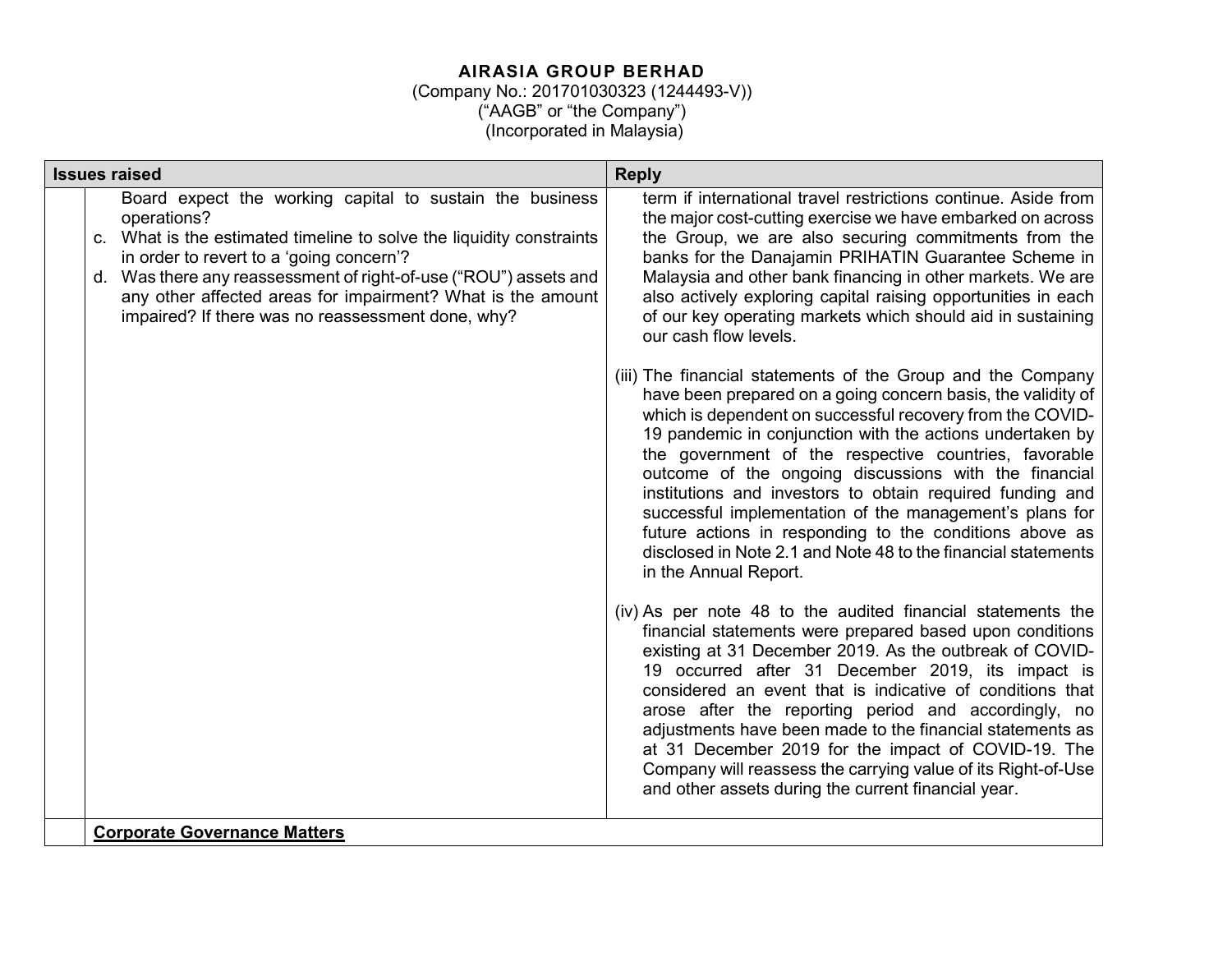| Under the Malaysian Code on Corporate Governance (MCCG),<br>1.<br>Practice 4.5 stipulates that the board discloses in its annual report<br>the company's policies on gender diversity, its targets and<br>measures to meet those targets. For Large Companies, the board<br>must have at least 30% women directors.<br>composition.<br><b>MSWG's Comments:</b><br>For FY2019, the Company had only one woman director out of<br>seven directors. However, the woman director has resigned in<br>August 2020 and currently there is no woman director on the Board.<br>There is also no timeframe set to have at least 30% women<br>directors.<br>process can include the following:<br>Millennial appeal;<br>(i)<br>(ii) Gender diversity (female);<br>(iii) Entrepreneurial skills;<br>(iv) Global mindset;<br>(v) Digital savvy;<br>(vi) Influencer; and<br>(vii) Leadership role in middle to large size organisation." | <b>Issues raised</b> | <b>Reply</b>                                                                                                                                                                                                                                                                                                                                                                                                                                                                                                                                                                                                                                                                                                                                                                                                                                                       |
|----------------------------------------------------------------------------------------------------------------------------------------------------------------------------------------------------------------------------------------------------------------------------------------------------------------------------------------------------------------------------------------------------------------------------------------------------------------------------------------------------------------------------------------------------------------------------------------------------------------------------------------------------------------------------------------------------------------------------------------------------------------------------------------------------------------------------------------------------------------------------------------------------------------------------|----------------------|--------------------------------------------------------------------------------------------------------------------------------------------------------------------------------------------------------------------------------------------------------------------------------------------------------------------------------------------------------------------------------------------------------------------------------------------------------------------------------------------------------------------------------------------------------------------------------------------------------------------------------------------------------------------------------------------------------------------------------------------------------------------------------------------------------------------------------------------------------------------|
|                                                                                                                                                                                                                                                                                                                                                                                                                                                                                                                                                                                                                                                                                                                                                                                                                                                                                                                            |                      | The Board has established a Board Diversity Policy which<br>ensures a broad dimension of diversity is present to guarantee<br>diverse viewpoints. In particular, the Board places emphasis on<br>recruiting women directors to achieve an optimum and balanced                                                                                                                                                                                                                                                                                                                                                                                                                                                                                                                                                                                                     |
|                                                                                                                                                                                                                                                                                                                                                                                                                                                                                                                                                                                                                                                                                                                                                                                                                                                                                                                            |                      | This is reflected in paragraph 5.7 of the said Policy as follows:<br>"In identifying suitable candidates for appointment to the Board,<br>the Nomination and Remuneration Committee ("NRC") will<br>consider candidates on merit against objective criteria and with<br>due regard for the benefits of diversity on the Board. Some of<br>the criteria to be taken into consideration in the selection<br>The Board Diversity Policy is available online at our Investor<br>Relations website The NRC and the Board are actively seeking<br>new women directors to join the Company. Selection of<br>candidates will be made based on recommendations of existing<br>Board members, Senior Management or major shareholders. It<br>was mentioned in the Corporate Governance report for Financial<br>Year 2018 that the NRC and Board aim to achieve a composition |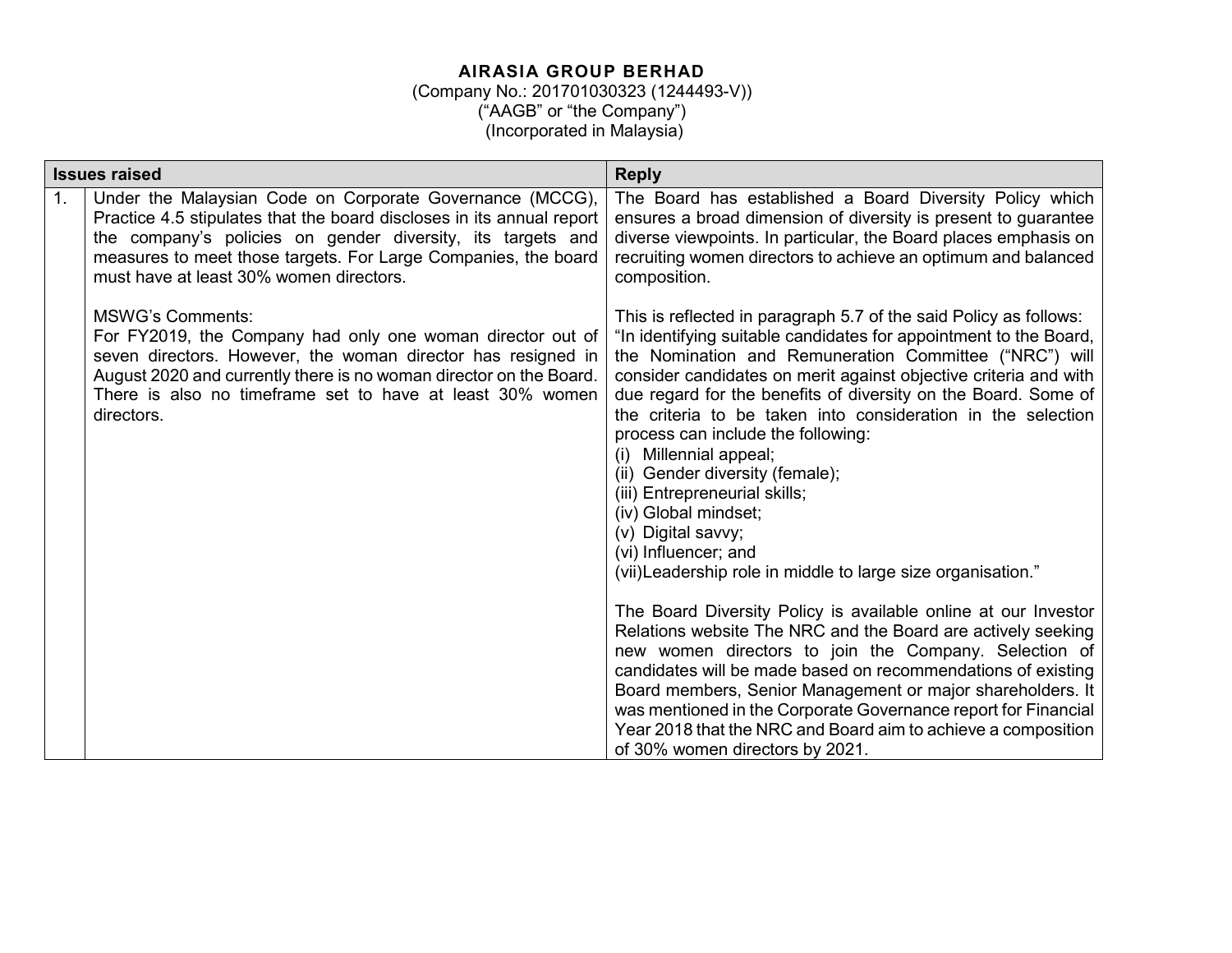|    | <b>Issues raised</b>                                                                                                                                                                                                                                                                                                                                                                                                                                                                                                                                                                                                                                                                                                                                                                                                                                                                                                                                                                                                                                            | <b>Reply</b>                                                                                                                                                                                                                                                                                                                                                                                                                                                                                                                                        |  |  |
|----|-----------------------------------------------------------------------------------------------------------------------------------------------------------------------------------------------------------------------------------------------------------------------------------------------------------------------------------------------------------------------------------------------------------------------------------------------------------------------------------------------------------------------------------------------------------------------------------------------------------------------------------------------------------------------------------------------------------------------------------------------------------------------------------------------------------------------------------------------------------------------------------------------------------------------------------------------------------------------------------------------------------------------------------------------------------------|-----------------------------------------------------------------------------------------------------------------------------------------------------------------------------------------------------------------------------------------------------------------------------------------------------------------------------------------------------------------------------------------------------------------------------------------------------------------------------------------------------------------------------------------------------|--|--|
| 2. | Noor Neelofa binti Mohd Noor, the Independent Non-Executive<br>Director, attended 5 out of 6 Board meetings during FY2019.<br>However, as a member of the Safety Review Board Committee she<br>did not attend a single Committee meeting out of 4 meetings held<br>during FY2019. (Page 185 of AR). She had on 17 August resigned<br>as a director due to her other personal commitments. (Bursa<br>announcement on 17 August 2020).<br><b>MSWG's Comments:</b><br>A director must have the time commitment to carry out his/her<br>fiduciary duties. Safety is essential and of paramount importance to<br>an airline. It is untenable for a member of the Safety Review Board<br>Committee not to attend even a single meeting.<br>a. Why was no action taken after a member failed to attend 2 or<br>even 3 consecutive meetings?<br>b. Why was no action taken between the end of the financial year<br>and August 2020, when the member tendered her resignation -<br>a lapse of 8 months?<br>The Board must revisit the Board procedures and processes to | The Company recognises the importance of Board members'<br>attendance as an essential element in maintaining its effective<br>execution of corporate governance and strategic oversight.<br>However, Cik Neelofa was unable to attend the meetings as she<br>had last minute assignments that were unforeseen during the<br>financial year. In Q1 2020, the Chairman spoke to Cik Neelofa<br>on this matter to which she endeavoured to attend all meetings.<br>Ultimately, Cik Neelofa resigned on 17 Aug 2020 due to her<br>personal commitments. |  |  |
|    | enhance them further, if necessary.                                                                                                                                                                                                                                                                                                                                                                                                                                                                                                                                                                                                                                                                                                                                                                                                                                                                                                                                                                                                                             |                                                                                                                                                                                                                                                                                                                                                                                                                                                                                                                                                     |  |  |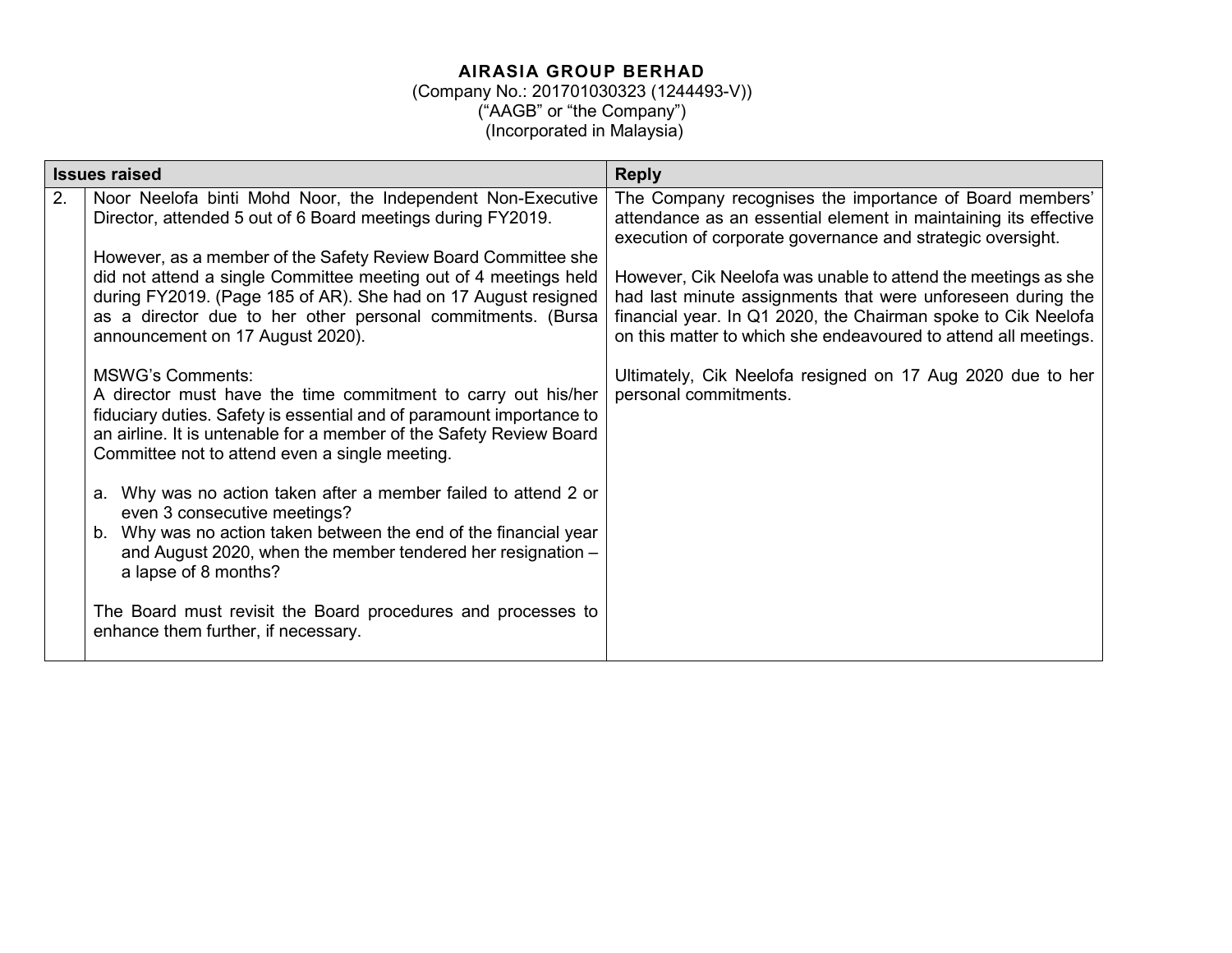(Company No.: 201701030323 (1244493-V)) ("AAGB" or "the Company") (Incorporated in Malaysia)

## **Appendix 2 to the Minutes of the 3rd AGM**

## **AirAsia Group Berhad 3rd Annual General Meeting Pre-Meeting Submitted Questions**

**1. Will door gifts/ vouchers/ e-vouchers be given out to shareholders participating in AAGB 3rd AGM?**

**The Company will not be giving out any door gifts for this AGM.**

**2. What are the load factors for all operating units since the resumption of flights? Could you please share the forward booking numbers?**

**Load factors have seen an upward trend to circa 60-70% since the resumption of flights. During long weekends and public holidays, we are seeing load factors reaching the high 70s.**

**Forward bookings for the remainder of the year is 5-25% of capacity.**

**3. Are all AirAsia aircraft leased? How many aircraft are still owned by AirAsia?**

**One aircraft in AirAsia Indonesia and 11 aircraft in AirAsia Thailand are owned. All remaining aircraft are leased.**

**4. Due to Covid-19 pandemic, does AirAsia get the necessary support from the lessor i.e. discount on lease/lease payment suspension?**

**Our lessors and counterparties have been very supportive of our situation. We have received support from lessors for deferrals as seen in the 99% reduction in net cash used for financing activities in 2Q20.**

**5. Can we expect lease expenses due to IFRS16 adoption to reduce in the coming years as I understand that lease expenses will be higher upfront and subsequently taper off as leases expire?**

**It is worth noting that lease expenses are fixed throughout the lease term. Under IFRS16, lease expenses are replaced with depreciation and interest expense. Under IFRS16, during the earlier portion of the lease terms, the impact of the combined depreciation and interest will be more than the operating lease amounts had it been recognized prior to adoption of IFRS 16. Thus, a portfolio of newer leased aircraft would see a negative impact to its income statement due to the adoption of IFRS 16 and vice versa, ignoring any currency impact.**

**6. Can we also expect the same for maintenance and overhaul expenses such as provision for engine overhaul?**

**Provision for engine overhaul varies with flight hours. As we expect less flight hours in FY2020, provision for engine overhaul is expected to be less than 2019.**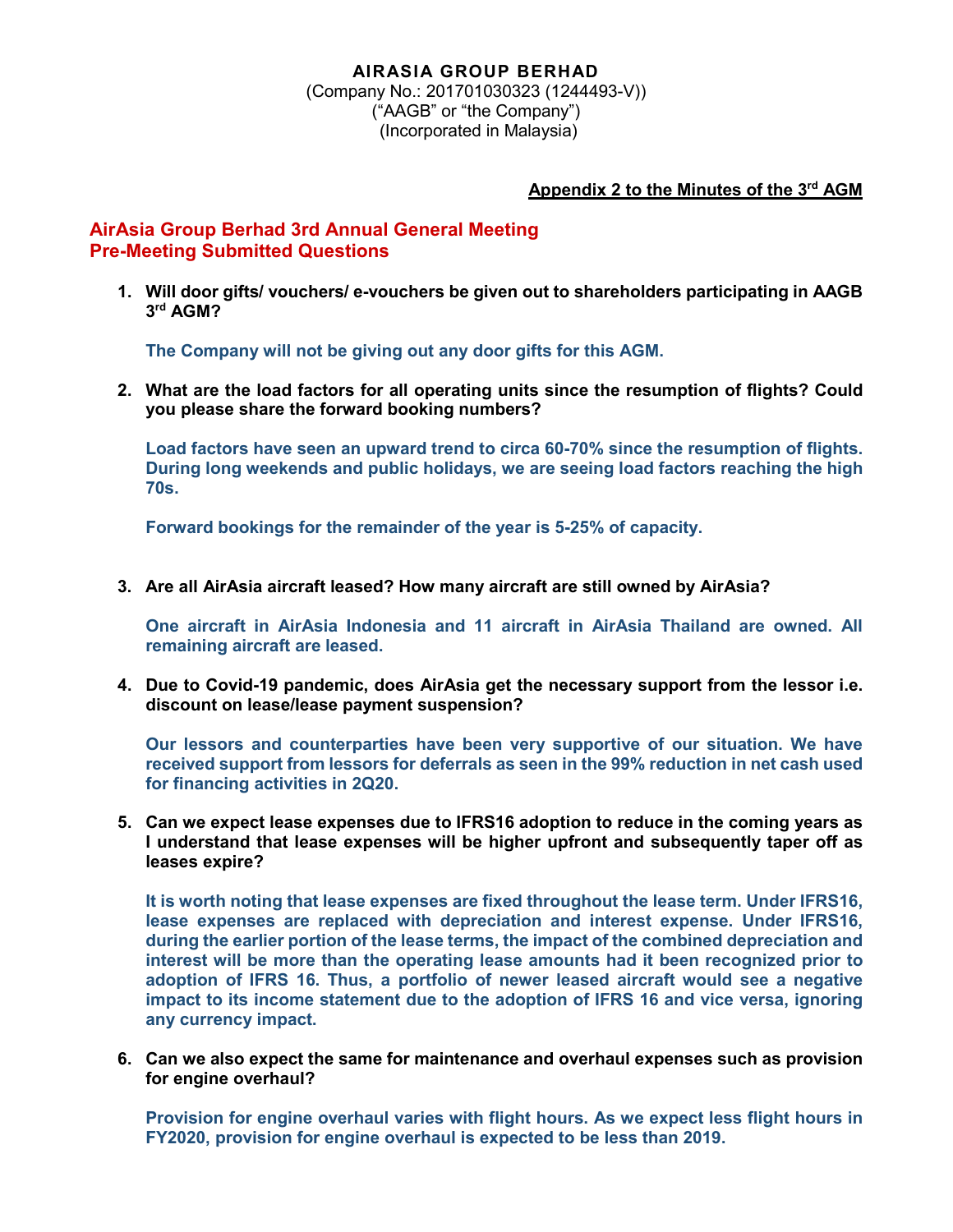**7. Can the auditors or the CFO explain about provision for engine overhaul? Is it the same concept as provision for reinstatement?**

**A provision for engine overhaul needs to be set aside over the period as there is a firm obligation to do the engine overhaul at a particular point in time that is in this case, when it reaches a certain flying hours.**

**Provision for reinstatement is the amount that is estimated to be incurred to make good the condition of the aircraft before delivery to the lessors. Based on careful monitoring, where possible, we will time the return of the aircraft together with the engine overhaul so that no additional costs for making the engine good are required.**

**8. What is the Company's plan to diversify resources should the pandemic worsen? Is there any strategic investment plan? Is there any consideration for merger with other airlines or logistic companies? Perhaps the Company should think about "managed services" and reduce the opex cost.**

**With the group reorganisation completed in 2019 into two pillars, the group continues to push further to enhance the AirAsia way of life ecosystem. Other than the airline group of companies, AirAsia Group has a strong and growing digital pillar which brings together all under AirAsia Digital. AirAsia Digital is positioned to be an Asean triple play business covering e-commerce, logistics and finance, leveraging our extensive reach on airasia.com and its low customer acquisition cost.**

**There are no merger considerations with any airline.**

**As for the "managed services" question, there are many One AirAsia initiatives including the formation of AirAsia SEA, a shared services centre that provides corporate and support services to AirAsia Group.**

**9. What is the future 3-5 years plan for BigPay? How far away is BigPay from establishing as a fintech? Why is BigPay losing so much?**

**We have virtually built a bank through BigPay, where Gross Transaction Value improved by 15% in 2Q2020 despite the travel restrictions. BigPay's remittance service has gathered momentum as volume increased by 469% in 1H2020. While BigPay has secured key licenses for payment and remittance for Malaysia and Singapore, it is actively looking at expanding into other markets soon.**

**International money transfer is now available in Malaysia and Singapore enabling customers to remit to 10 other countries. BigPay continues to expand its user base and user engagement levels as its user signup rate increased by over 10% MoM. BigPay is actively developing new key products, including a bill payments service, wealth management and insurance marketplace.**

**10. Do you agree that you should not have borrowed so much and play in the oil futures market? You should just buy airplanes and slowly pay for them and slowly reduce your debts? And you should buy oil forward according to your planned flights and not more than necessary? If oil goes up, your customers benefit and if oil goes down, your customers have to pay for it? That way you wouldn't have been in today's dire situation?**

**Fuel hedging is a means to reduce the fuel price volatility and our policy is to hedge based on forward sales.**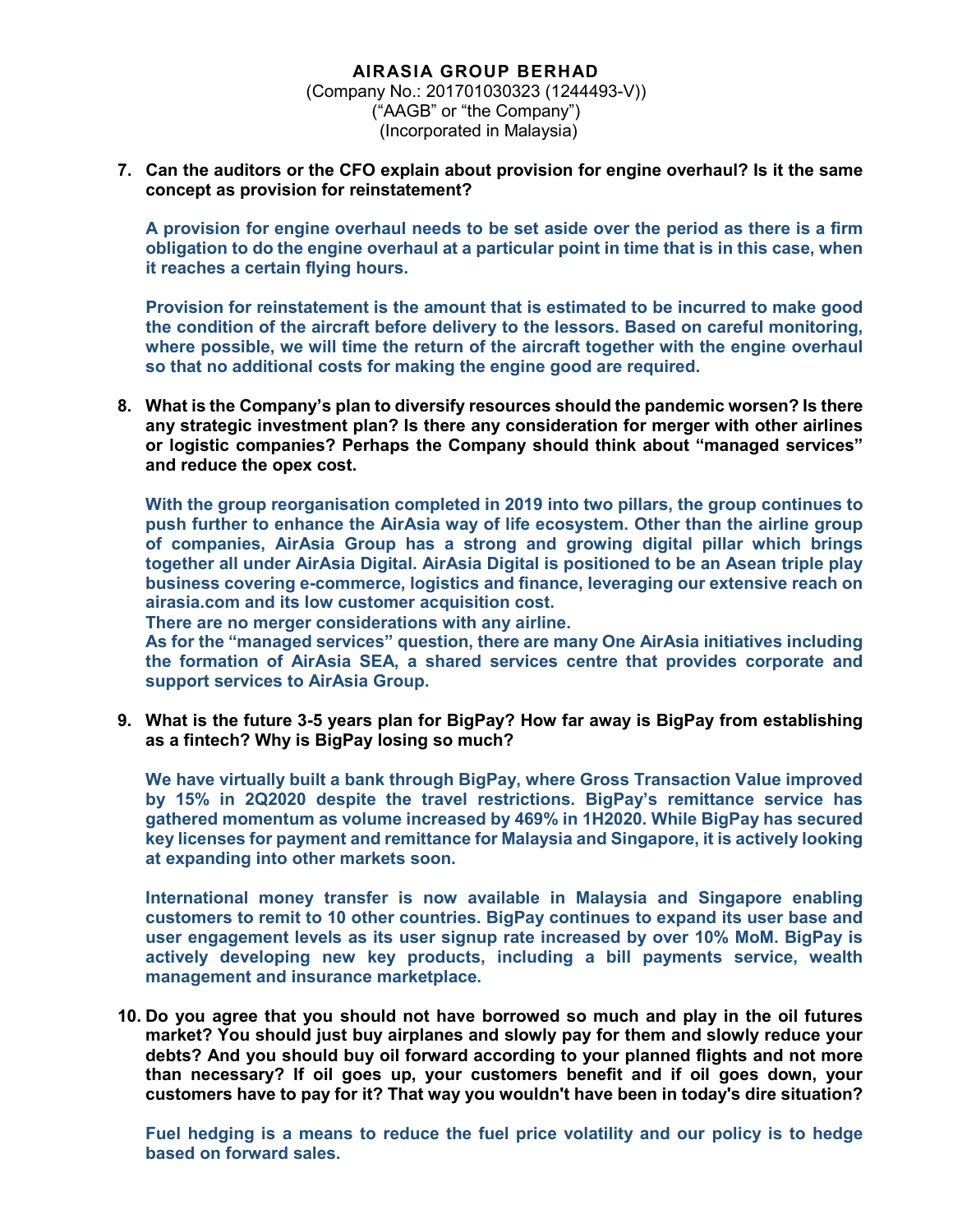(Company No.: 201701030323 (1244493-V)) ("AAGB" or "the Company") (Incorporated in Malaysia)

**Unfortunately no one could have expected the COVID-19 pandemic, which resulted in thousands of airplanes being grounded globally.**

**11. AirAsia is making huge losses - will AirAsia close shop, be taken private or be delisted?**

**At this juncture, there are no such plans to close shop, go private or delist.**

**12. AirAsia share price has tumbled badly - at what price do you intend to place your rights issue? What is Tony's target price for AAGB?**

**We will make the necessary announcements as and when appropriate.**

**13. How will AirAsia utilise the loan?**

**For working capital purposes.**

**14. Is there any bonus?**

**We will evaluate the company's cash position and the business outlook at that point in time.**

**15. Why did your recently laid-off airline pilot (A. Sanjiv Daevin) commit suicide? Did you not prepare your staff for layoffs?**

**We do not know why Captain Sanjiv took his own life and, to show consideration for him and his family, it would not be appropriate for us to comment.**

**Laying off good people is always a difficult decision for us to make. And being made redundant is one of the toughest challenges in anyone's working life.**

**Therefore, we put in a lot of work to make the experience as positive as possible for our Allstars. Steps we take to help them manage the situation include:**

- **(i) Holding workshops in each country in local languages to guide Allstars through the separation process and beyond. Topics include CV writing, interviewing techniques, local social security and counselling resources etc.**
- **(ii) Providing peer-to-peer support counselling from the time they are notified of retrenchment for as long as they want.**
- **(iii)Continuing to engage with them through a regular alumni newsletter to provide notices of job opportunities, useful resources on wellbeing as well as to give general support and encouragement.**
- **(iv)A 12-hour hotline for assistance on any matter, including official documentation, references etc.**
- **(v) Organising private job fairs held at AirAsia headquarters to inform and recruit Allstar alumni for opportunities in other AirAsia lines of business as well as by third-party partners.**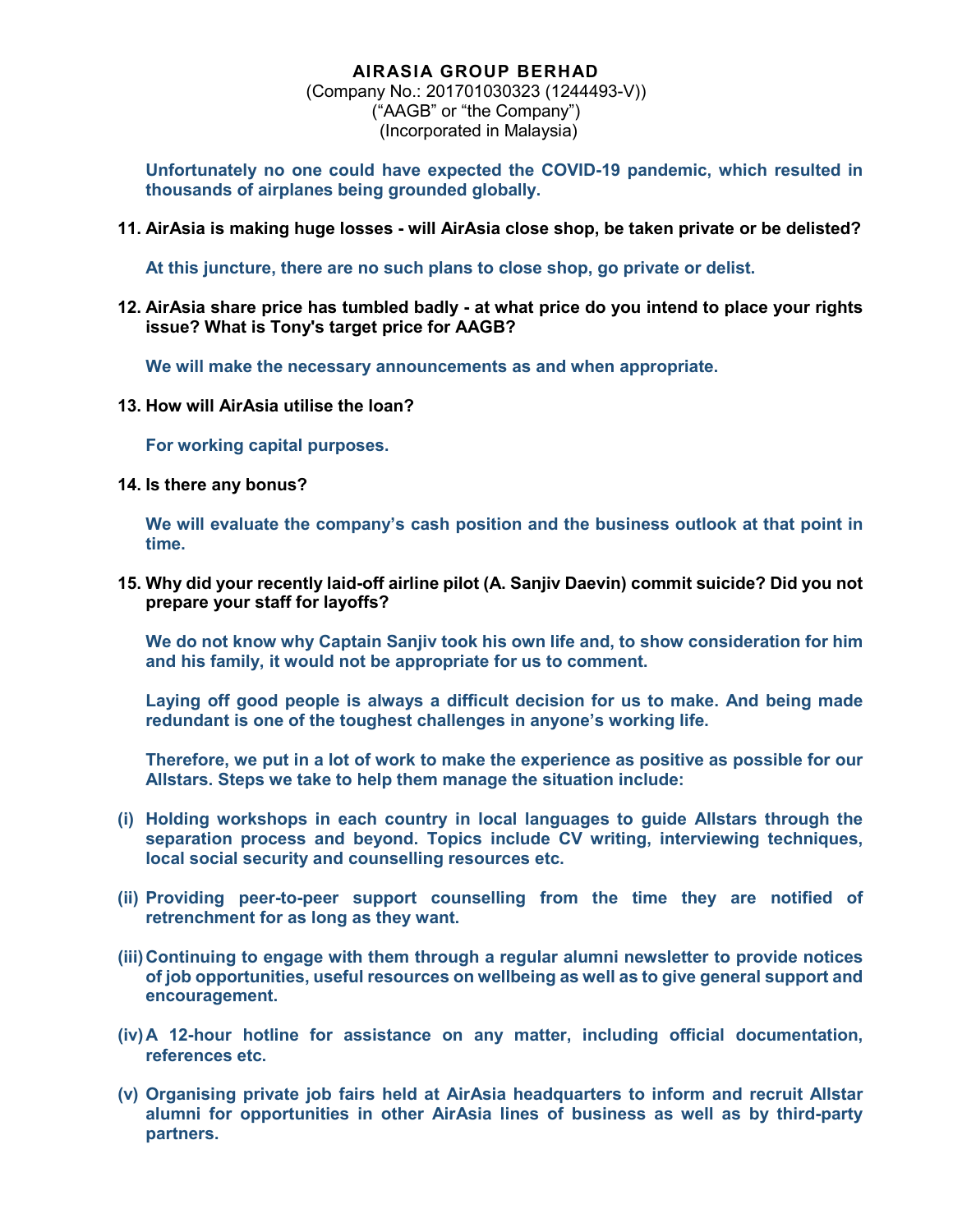(Company No.: 201701030323 (1244493-V)) ("AAGB" or "the Company") (Incorporated in Malaysia)

**(vi)Connect Allstar alumni with opportunities to upskill and reskill themselves with our own RedBeat Academy (a Google certification centre) as well as by third-party providers (eg, social security agency, insurance agents, financial planners etc).**

**AirAsia has also launched an in-house talent marketplace where our employees' records and strengths are permanently held (even if they have left) and an AI platform flag ups suitable opportunities if these crop up.**

**In other words, we have systematised and automated the concept of giving priority to laid-off Allstars.**

**16. Tan Sri Tony, if you can turn back time and look at the current Covid situation, would you say the sale and leaseback of planes is a bad decision?**

**The sale and leaseback transaction that we did is benefitting us today, as leasing in the current Covid situation gives us the flexibility to scale back growth and renegotiate terms with our lessors.**

**One of the reasons for the sale and leaseback transactions was to extract the maximum value from the A320s at that point in time. If we were to still own most of our aircrafts today, the value of the A320s would have plummeted and put us in a tougher situation including potential impairment risks.**

**17. Is it company policy to force customers to opt for a credit account when there is a flight cancellation?**

**We provide flexible options for all affected guests to either convert the amount paid for your current flight booking into a credit account which can be redeemed for a new flight booking in the next 730 days; OR change the flight date without additional charges.**